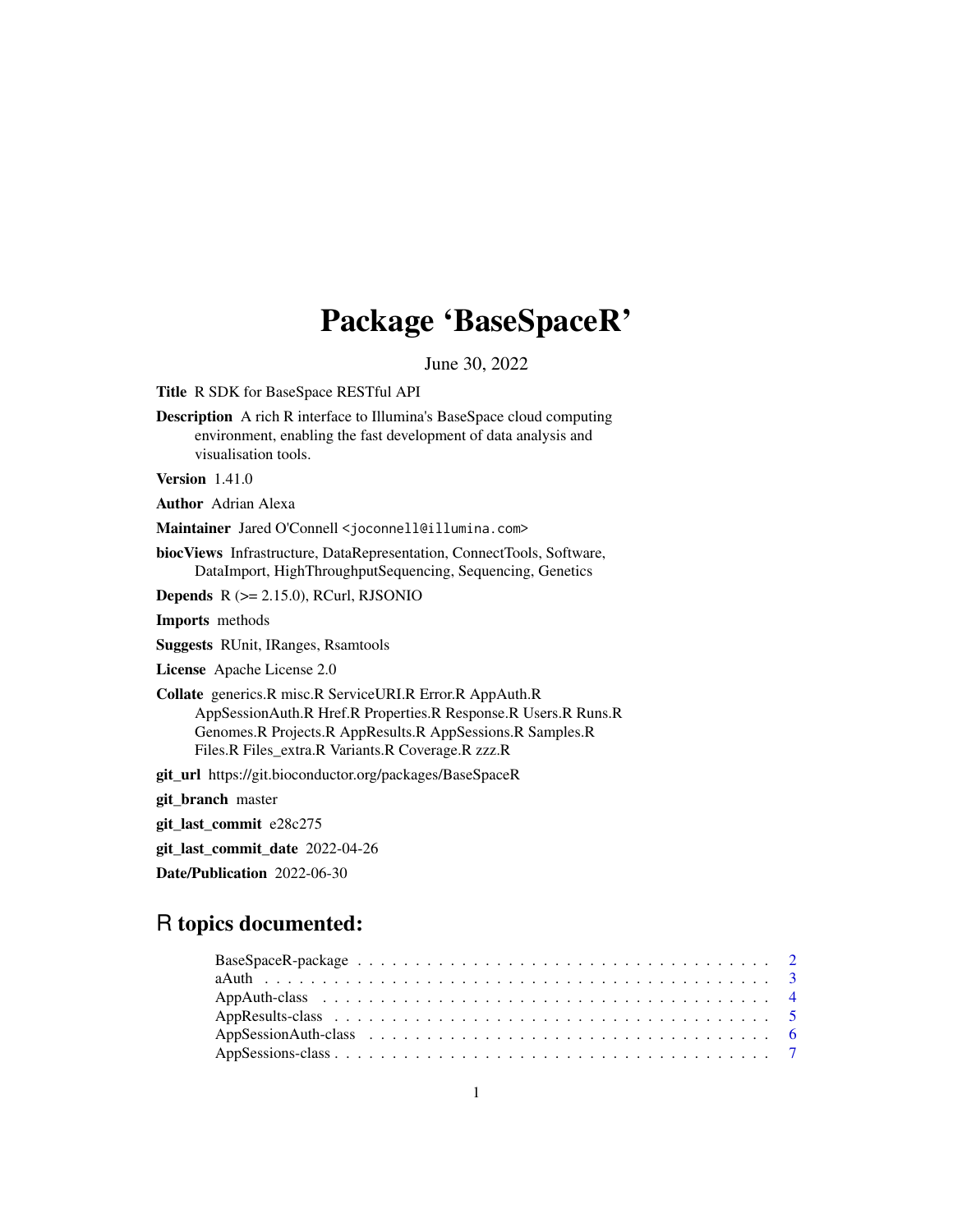# <span id="page-1-0"></span>2 BaseSpaceR-package

| Index | 22 |
|-------|----|
|       |    |

BaseSpaceR-package *R SDK for BaseSpace RESTful API*

#### Description

The BaseSpaceR package provides a rich R interface to Illumina's BaseSpace cloud computing environment, enabling the fast development of data analysis and visualisation tools.

# Details

BaseSpace is Illumina's next-generation sequencing cloud computing environment designed with biologists in mind. Researcher can easily store, analyze, collaborate, and share genetic data (https://basespace.illumina.com).

BaseSpaceR is a SDK ofering methods and data structures for working with the data resources BaseSpace REST API exposes.

Features include:

- Persistent connection with the REST server.
- Support for the REST API query parameters.
- Vectorized operations in line with the R semantic. Allows for queries across multiple Projects, Samples, AppResults, Files, etc.
- S4 class system used to represent the BaseSpace data model.
- Portability on most platforms: Linux, Windows and Mac OS X.

#### Author(s)

Adrian Alexa

Maintainer: Adrian Alexa <aalexa@illumina.com>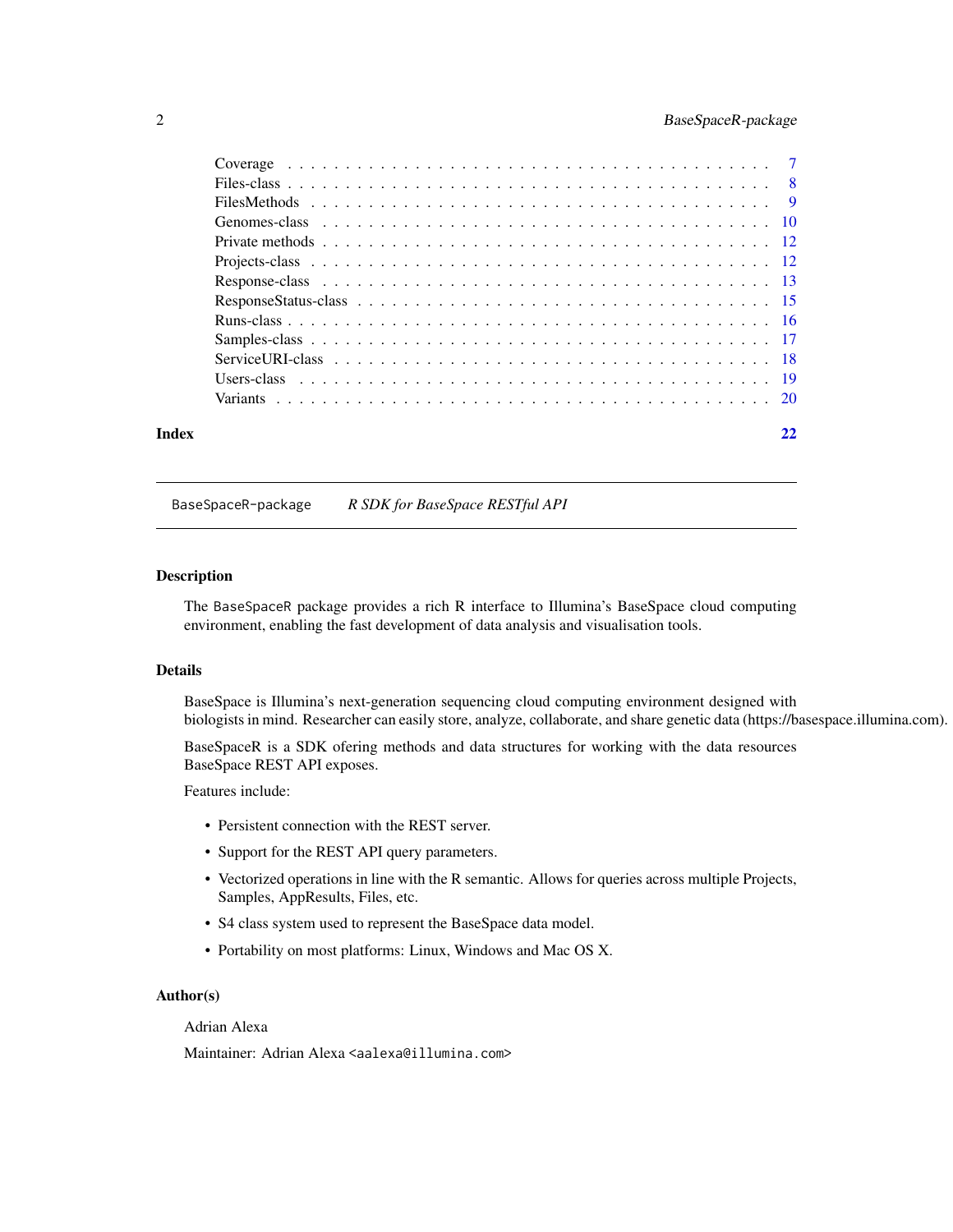#### <span id="page-2-0"></span> $aA$ uth  $3a$

# References

BaseSpace <https://basespace.illumina.com>

BaseSpace API <https://developer.basespace.illumina.com>

## See Also

[AppAuth-class](#page-3-1) for details on how to establish a connection with the BaseSpace server.

[Response-class](#page-12-1) for details on the structure of the objects and the interface used by the API.

[Users-class](#page-18-1), [Genomes-class](#page-9-1), [Runs-class](#page-15-1), [Projects-class](#page-11-1), [Samples-class](#page-16-1), [Files-class](#page-7-1) and [AppResults-class](#page-4-1) for details on various resources supported by the API.

aAuth *Sample* AppAuth *instance with 'browse global' scope*

#### Description

The aAuth is an instance of a AppAuth object. It can be used to browse some of the public resources available in BaseSpace without requireing user authentication.

#### Usage

data(aAuth)

# Source

Build from a pre-generated access token. See [AppAuth-class](#page-3-1) for code examples on how-to generate such an object.

#### Examples

```
data(aAuth)
```
## print the object aAuth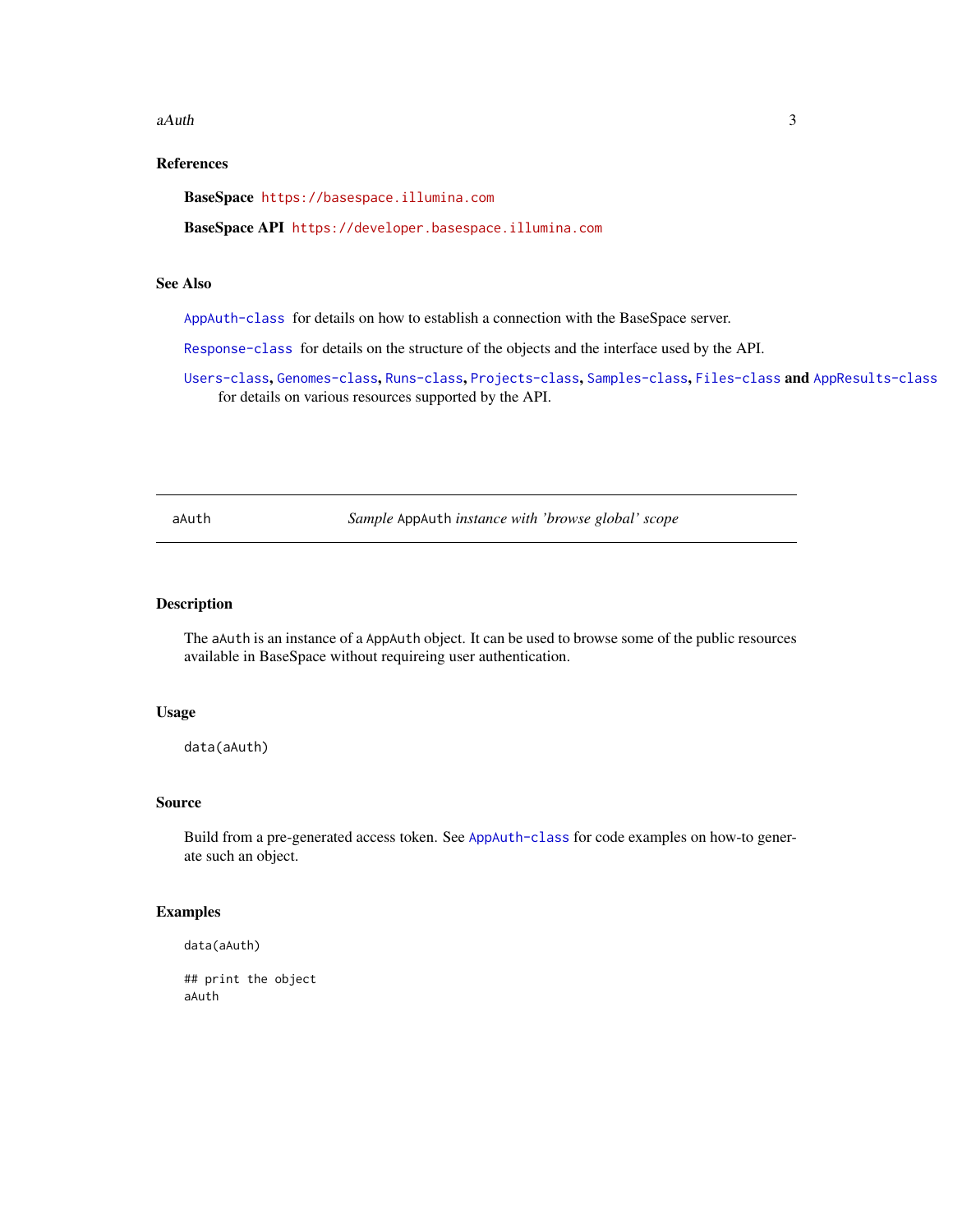<span id="page-3-1"></span><span id="page-3-0"></span>AppAuth-class AppAuth *class*

#### Description

Class to manage client's communication and permissions with BaseSpace REST serve.

#### Methods

```
initializeAuthor signature(x = "AppAuth"): ...
requestAccessToken signature(x = "AppAuth"): ...
hasAccess signature(x = "AppAuth"): ...
```
#### Author(s)

Adrian Alexa

#### References

https://developer.basespace.illumina.com/docs/content/documentation/rest-api/api-reference

#### See Also

[Runs](#page-15-1), [Projects](#page-11-1), [Samples](#page-16-1), etc. for examples of objects using the AppAuth handler. [ServiceURI](#page-17-1) for a low-level object managing the REST calls.

#### Examples

```
showClass("AppAuth")
```

```
## load an AppAuth instance containing a pre-generated access token
data(aAuth)
aAuth
```
hasAccess(aAuth)

```
## new AppAuth instance using a pre-generated access token
my_access_token <- "eee44c28ba0e43a1badb85c5ce7bb94d"
myHandle <- AppAuth(access_token = my_access_token)
myHandle
```
Users(myHandle)

```
## using the OAuth v2 workflow
## Not run:
## paste your client_id and client_secret here
myAppClientId = ""
```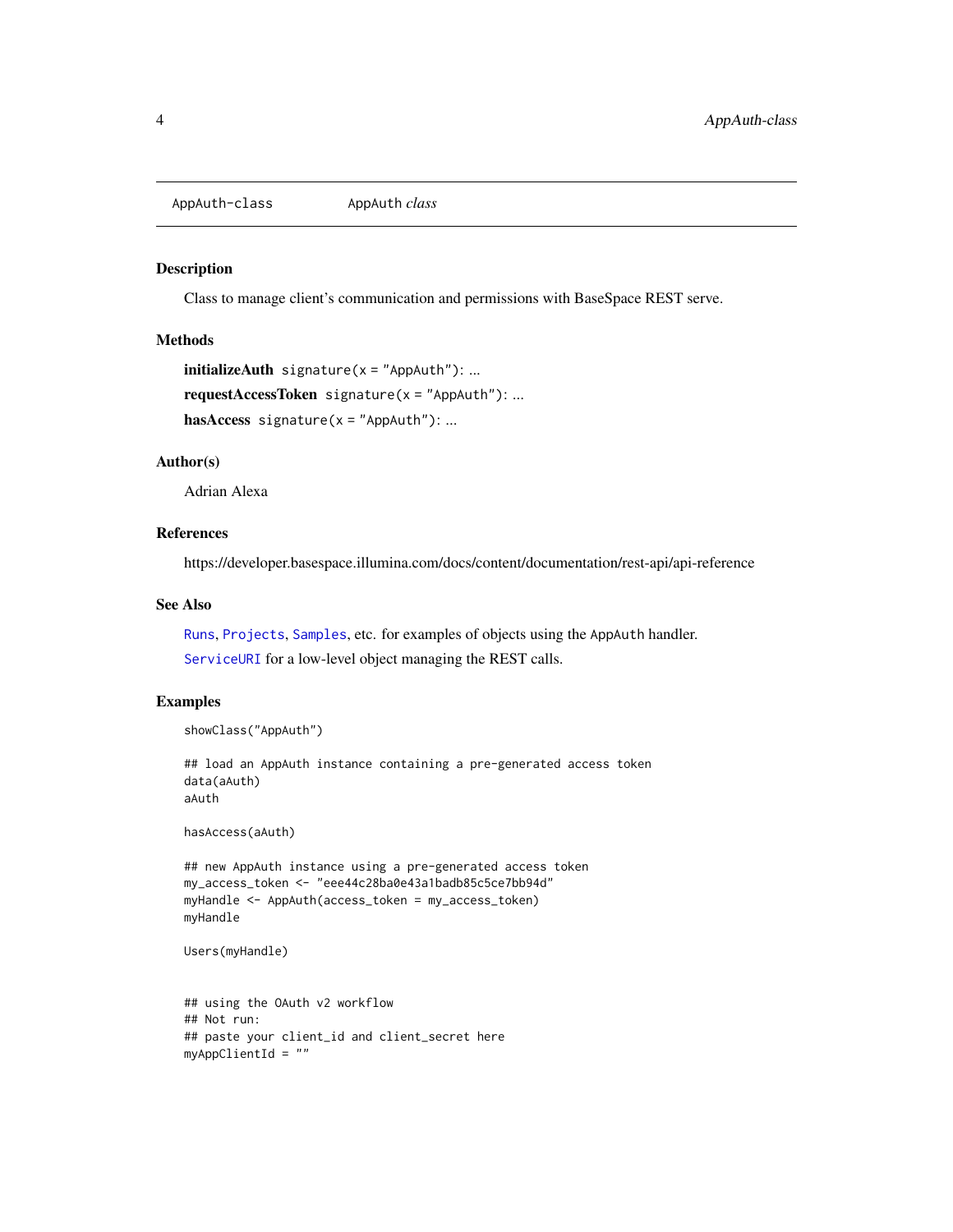# <span id="page-4-0"></span>AppResults-class 5

```
myAppClientSecret = ""
## instantiate a new AppAuth object
myHandle <- AppAuth(client_id = myAppClientId,
                    client_secret = myAppClientSecret,
                    scope = "browse global")
## Open the showed URI in a browser and perform the authentication.
requestAccessToken(myHandle)
hasAccess(myHandle)
## End(Not run)
```
<span id="page-4-1"></span>AppResults-class AppResults *and* "AppResultsSummary" *objects*

# Description

Classes and methods to handle the AppResults resource.

# Author(s)

Adrian Alexa

#### References

https://developer.basespace.illumina.com/docs/content/documentation/rest-api/api-reference

# See Also

[AppAuth](#page-3-1) and [Projects](#page-11-1).

# Examples

showClass("AppAuth")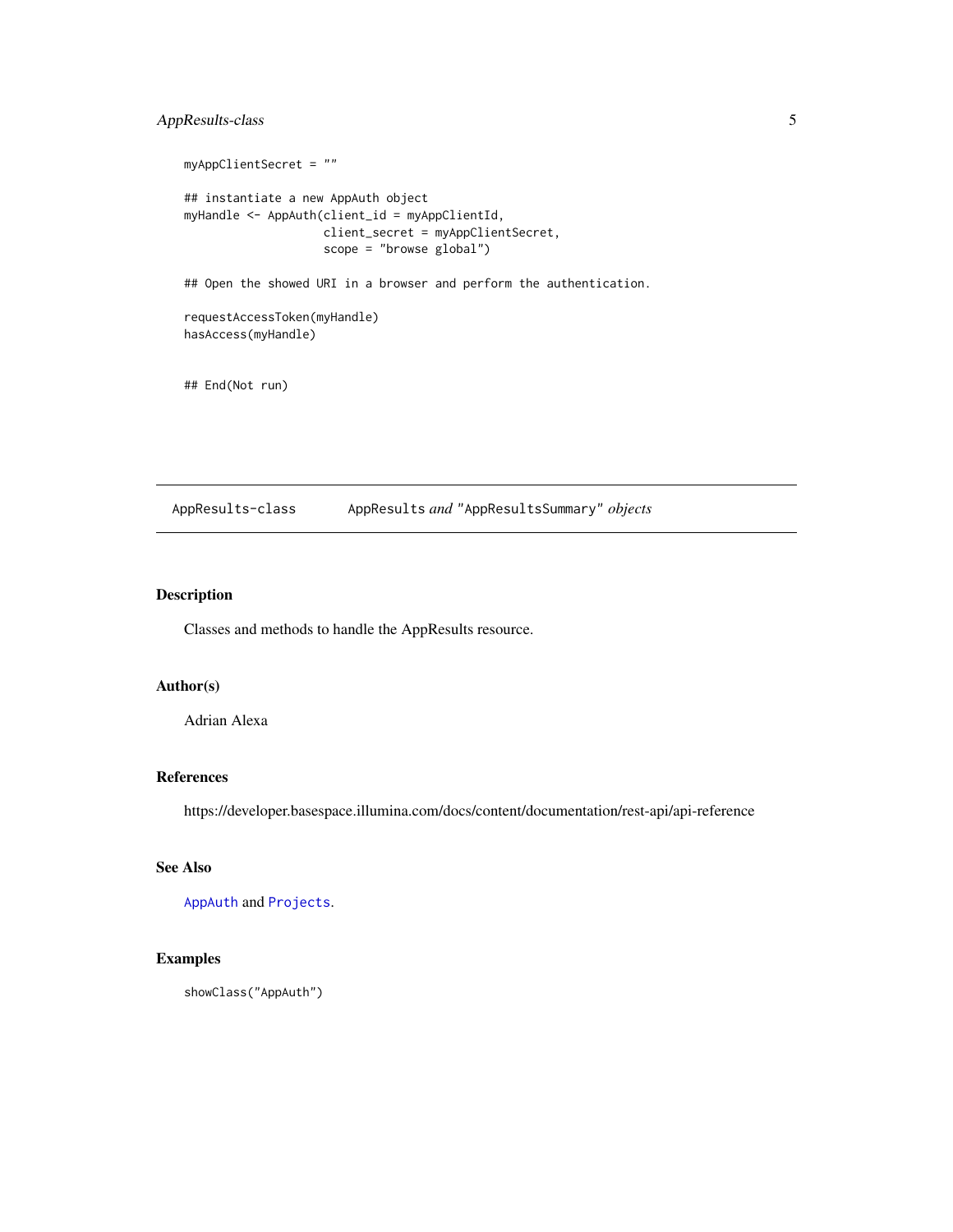<span id="page-5-0"></span>AppSessionAuth-class AppSessionAuth *class*

#### Description

Extension of the AppAuth class...

## Author(s)

Adrian Alexa

# References

https://developer.basespace.illumina.com/docs/content/documentation/rest-api/api-reference

# See Also

[Runs](#page-15-1), [Projects](#page-11-1), [Samples](#page-16-1), etc. for examples of objects using the AppAuth handler.

[ServiceURI](#page-17-1) for a low-level object managing the REST calls.

# Examples

```
showClass("AppAuth")
```

```
## using the OAuth v2 workflow
## Not run:
## paste your client_id and client_secret here
myAppClientId = ""
myAppClientSecret = ""
```

```
## instantiate a new AppAuth object
myHandle <- AppAuth(client_id = myAppClientId,
                    client_secret = myAppClientSecret,
                    scope = "browse global")
```
## Open the showed URI in a browser and perform the authentication.

```
requestAccessToken(myHandle)
hasAccess(myHandle)
```
## End(Not run)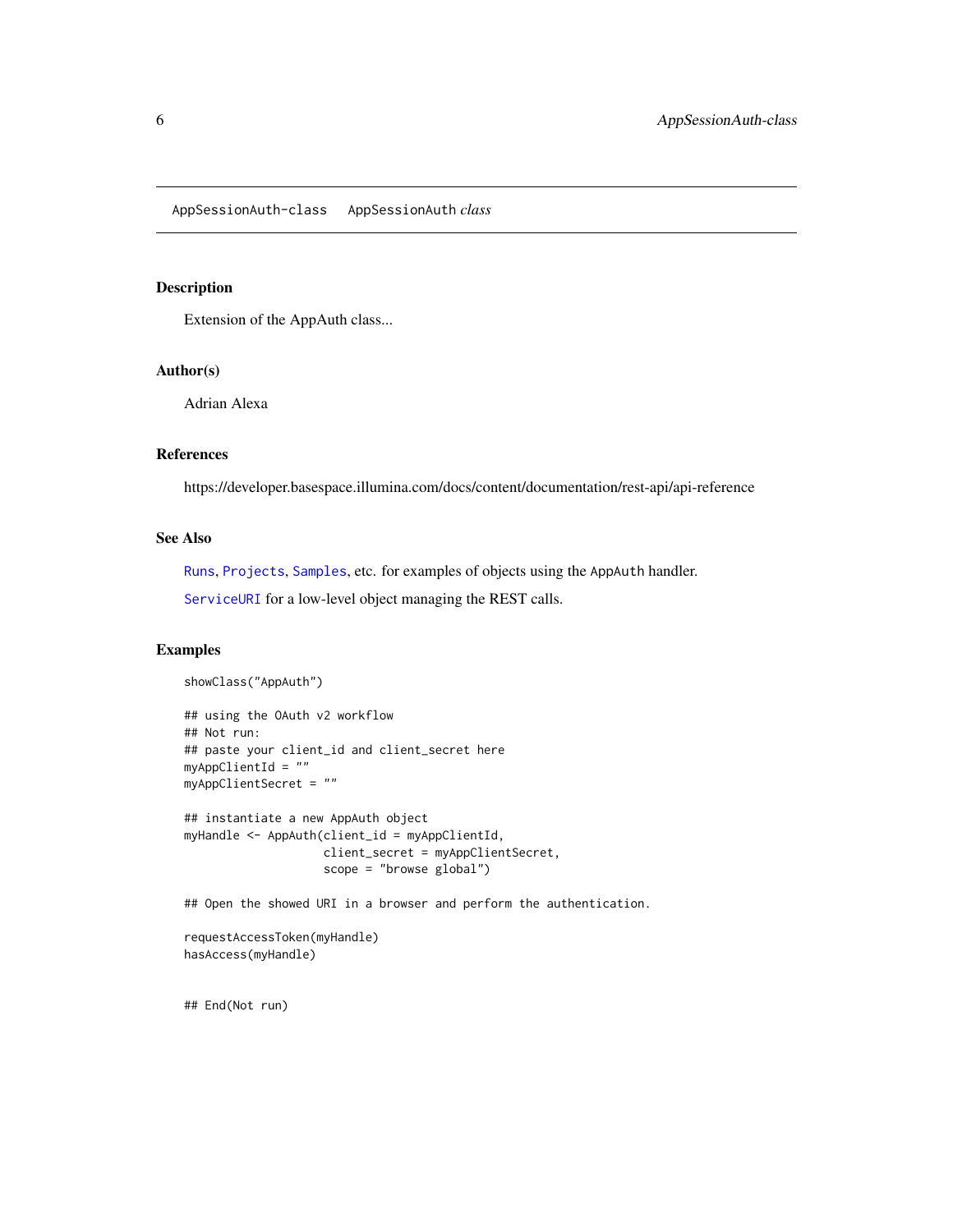# <span id="page-6-0"></span>Description

Classes and methods to handle the AppSessions resource.

# Details

coming soon...

# Author(s)

Adrian Alexa

# References

https://developer.basespace.illumina.com/docs/content/documentation/rest-api/api-reference

# See Also

[AppAuth](#page-3-1) and [Response](#page-12-1).

# Examples

showClass("AppAuth")

Coverage *Methods for accessing coverage data from BAM files*

### Description

This methods are used to provide mean read coverage depth in a particular chromosomal region.

# Usage

```
getCoverageStats(x, ...)
getCoverage(x, ...)
```
# Arguments

| $\mathsf{X}$            | An object of class AppAuth.                              |
|-------------------------|----------------------------------------------------------|
| $\cdot$ $\cdot$ $\cdot$ | Adiditional arguments supported by the REST API.         |
|                         | <b>id</b> File id (for a BAM file) within BaseSpace.     |
|                         | chrom Character string given the chromosome name (UCSC). |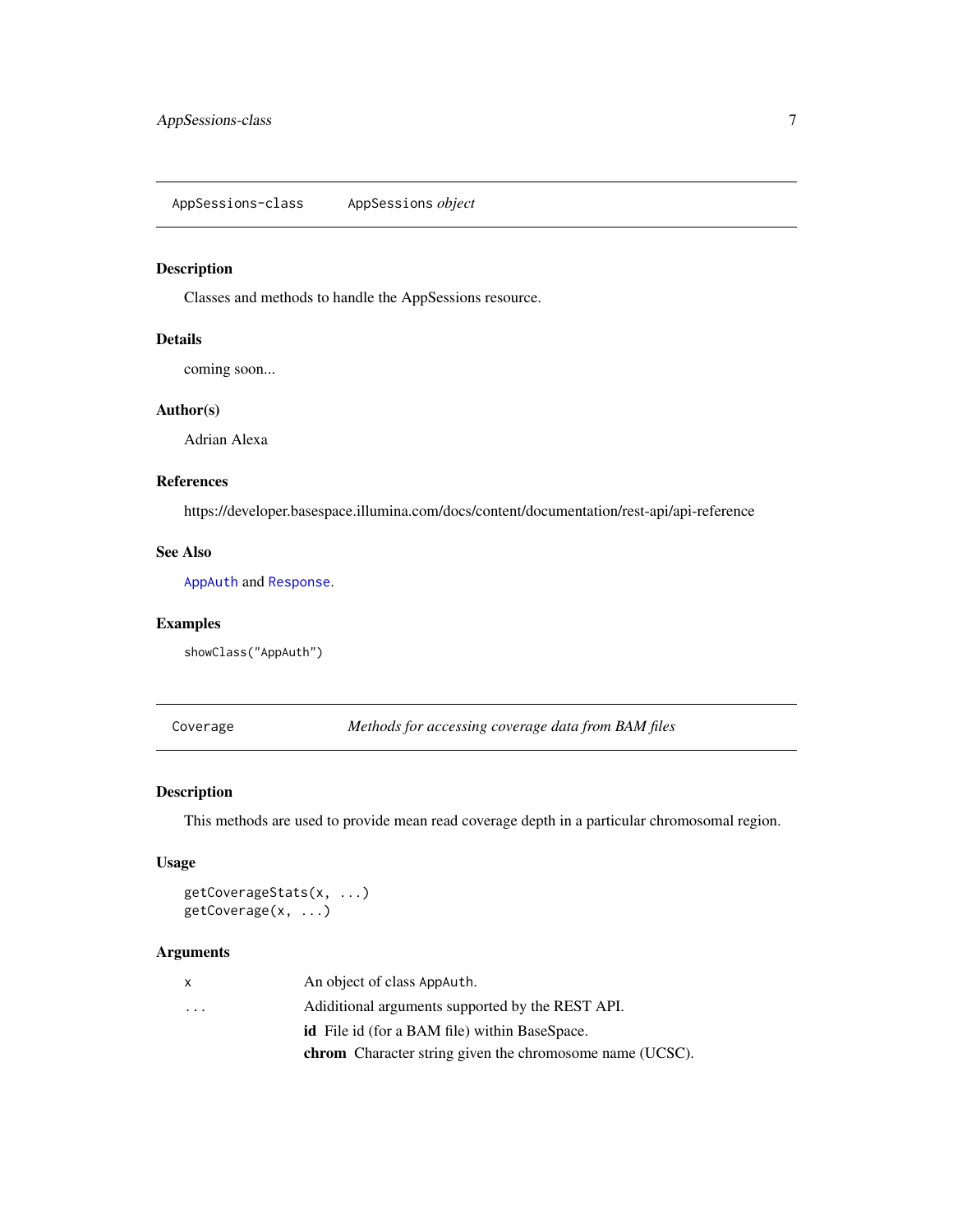# <span id="page-7-0"></span>Details

Coming soon...

# Value

These methods return a list with a representation of coverage histogram.

#### Author(s)

Adrian Alexa

#### References

https://developer.basespace.illumina.com/docs/content/documentation/rest-api/api-reference

#### See Also

[AppAuth](#page-3-1).

data(aAuth)

# Examples

## get the Ids of some BAM files ##...

```
## You might require Read access to the AppResult
#initializeAuth(aAuth, scope = paste("browse global, read project", 12))
#requestAccessToken(aAuth)
```
#getCoverageStats(aAuth, id = bid, "phix")

```
#readcov <- getCoverage(aAuth, id = bid, "phix", StartPos = 1L, EndPos = 5e3L)[[1]]
#barplot(readcov$MeanCoverage, col = "lightblue1", border = NA)
#plot(readcov$MeanCoverage, col = "lightblue2", type = "l", lwd = 2)
```
<span id="page-7-1"></span>Files-class Files *and* FilesSummary *objects*

#### Description

Classes and methods to handle the Files resource.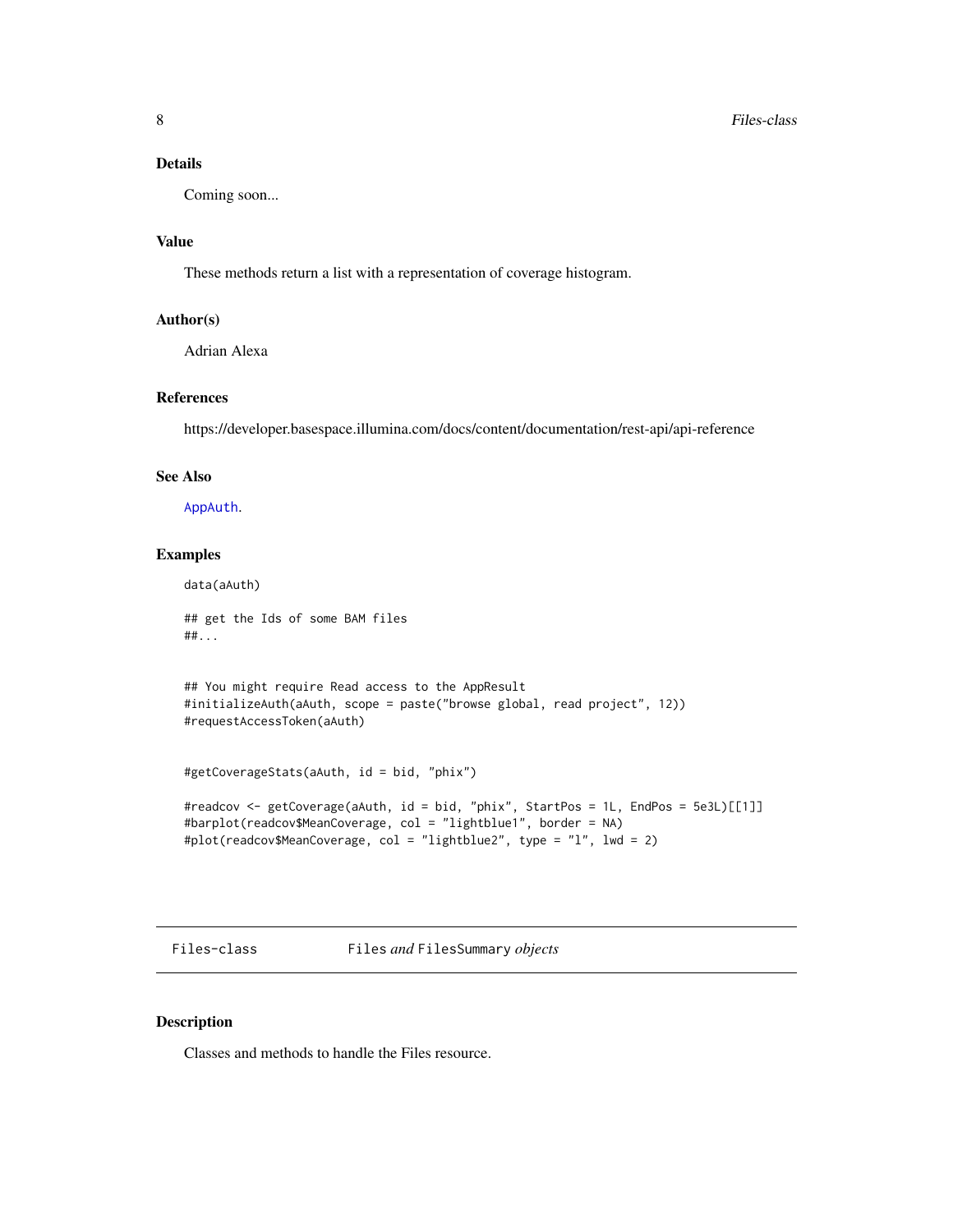#### <span id="page-8-0"></span>FilesMethods 9

# Details

The Files resource provides access to files stored in BaseSpace. A file should be seen as a data stream and associated attributes (date created, size, type, etc.).

Files are associated with specific Runs, Samples, or AppResults and the Files resource provides the interface for manipulating these files.

#### Author(s)

Adrian Alexa

# References

https://developer.basespace.illumina.com/docs/content/documentation/rest-api/api-reference

#### See Also

[AppAuth](#page-3-1), [Runs](#page-15-1), [Samples](#page-16-1) and [AppResults](#page-4-1).

# Examples

data(aAuth)

```
## get one AppResult
reseq <- AppResults(listAppResults(aAuth, projectId = 21383369, Limit = 1))
```

```
f <- listFiles(reseq)
TotalCount(f)
Name(f)
```

```
identical(f, listFiles(aAuth, appResultId = Id(reseq)))
```

```
## list only the BAM files
f <- listFiles(aAuth, appResultId = Id(reseq), Extensions = ".bam")
Name(f)
```
FilesMethods *High-level methods for* Files *objects and related*

#### Description

Methods to handle various files types.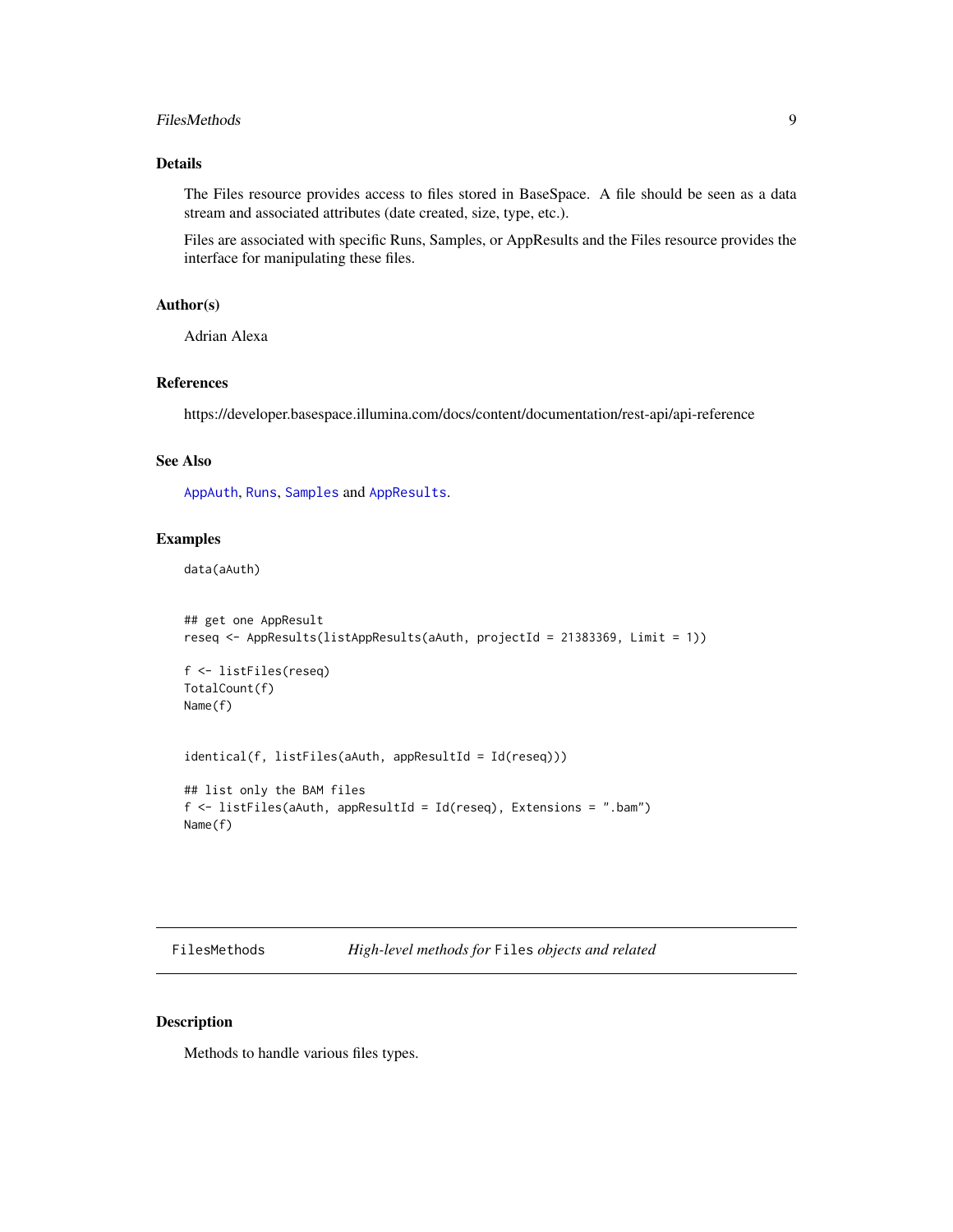# <span id="page-9-0"></span>Details

The Files resource provides access to files stored in BaseSpace. A file should be seen as a data stream and associated attributes (date created, size, type, etc.).

For known file types (.bam, .vcf, etc.) we offer wrappers to 'map' this objects to various Bioconductor objects.

# Author(s)

Adrian Alexa

# References

https://developer.basespace.illumina.com/docs/content/documentation/rest-api/api-reference

# See Also

[AppAuth](#page-3-1), [AppResults](#page-4-1) and [Files](#page-7-1)

# Examples

data(aAuth)

```
## get one AppResult
reseq <- AppResults(listAppResults(aAuth, projectId = 21383369, Limit = 1))
f <- listFiles(reseq)
TotalCount(f)
Name(f)
## list only the BAM files
f <- listFiles(aAuth, appResultId = Id(reseq), Extensions = ".bam")
Name(f)
## construct the BAMFile
##...
```
<span id="page-9-1"></span>Genomes-class Genomes *and* GenomesSummary *objects*

#### Description

Classes and methods to handle the Genomes resource.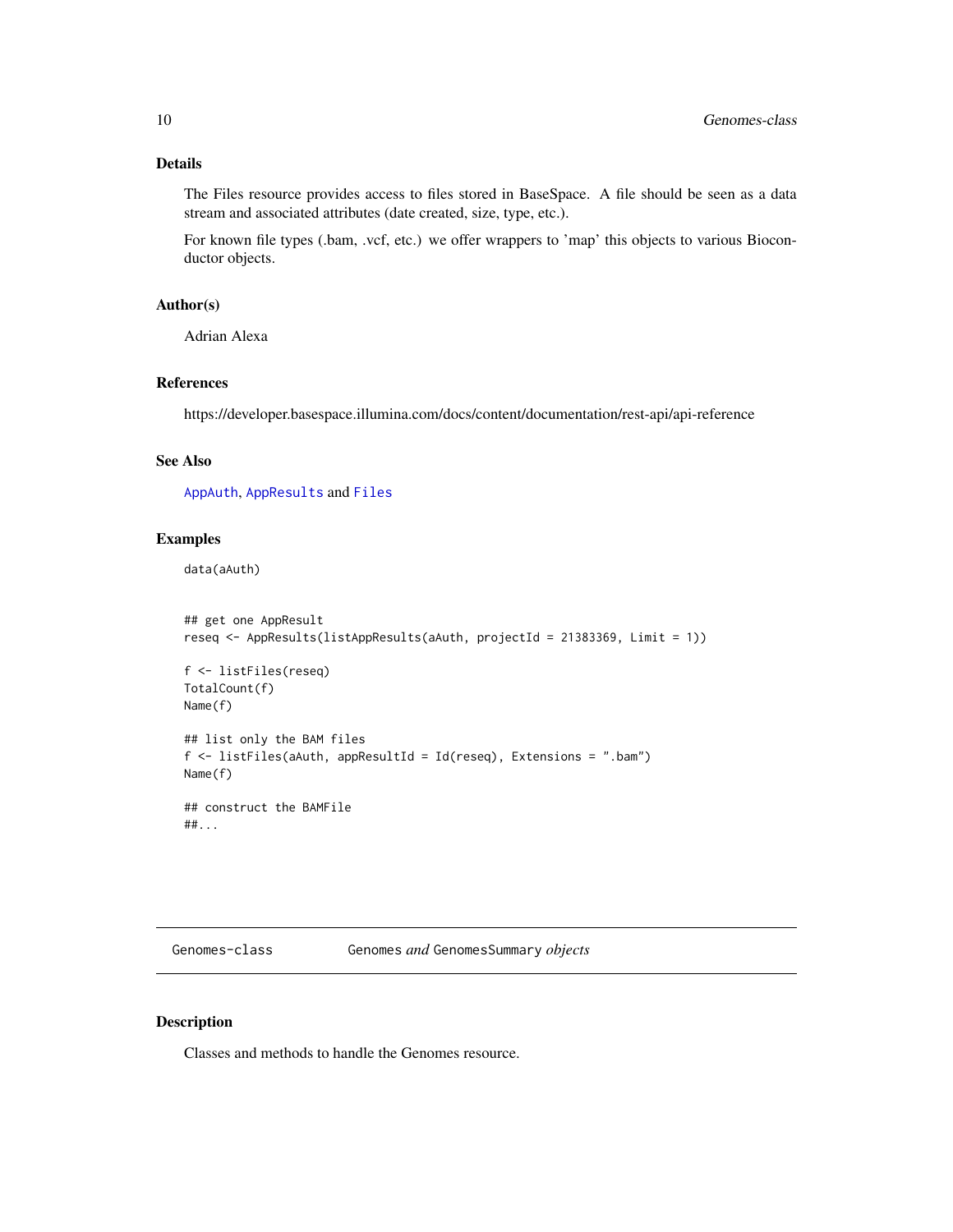#### <span id="page-10-0"></span>Genomes-class 11

#### Browsing

listGenomes $(x, \ldots)$  lists all the available genomes, returning only a small summary for each genome.

- x is an AppAuth object.
- ... Parameters supported by the REST API, specified as name = value. For example, listGenomes(aAuth,  $Offset = 5$ ,  $Limit = 2)$

#### **Constructor**

Genomes(): Instantiates an empty Genomes object. Same as new("Genomes").

Genomes(x, id): x is an AppAuth object. id is either and integer or a character string storing an integer. id can have length larger that 1.

Genomes(x): x is an GenomesSummary object.

# Author(s)

Adrian Alexa

#### References

https://developer.basespace.illumina.com/docs/content/documentation/rest-api/api-reference

#### See Also

[AppAuth](#page-3-1), [Response](#page-12-1).

# Examples

```
data(aAuth)
## list all available genomes
g <- listGenomes(aAuth)
g$SpeciesName
## using the REST API query parameters
listGenomes(aAuth, Limit = 2)
g <- listGenomes(aAuth, Offset = 5, Limit = 2, SortBy = "Build")
g
## get the details for the listed geneomes
Genomes(g)
## get the genomes based on their ID
Genomes(aAuth, id = 4)
## if the ID is missing thean NULL is returned for that particular ID
Genomes(aAuth, id = c(4, 1, 110))
```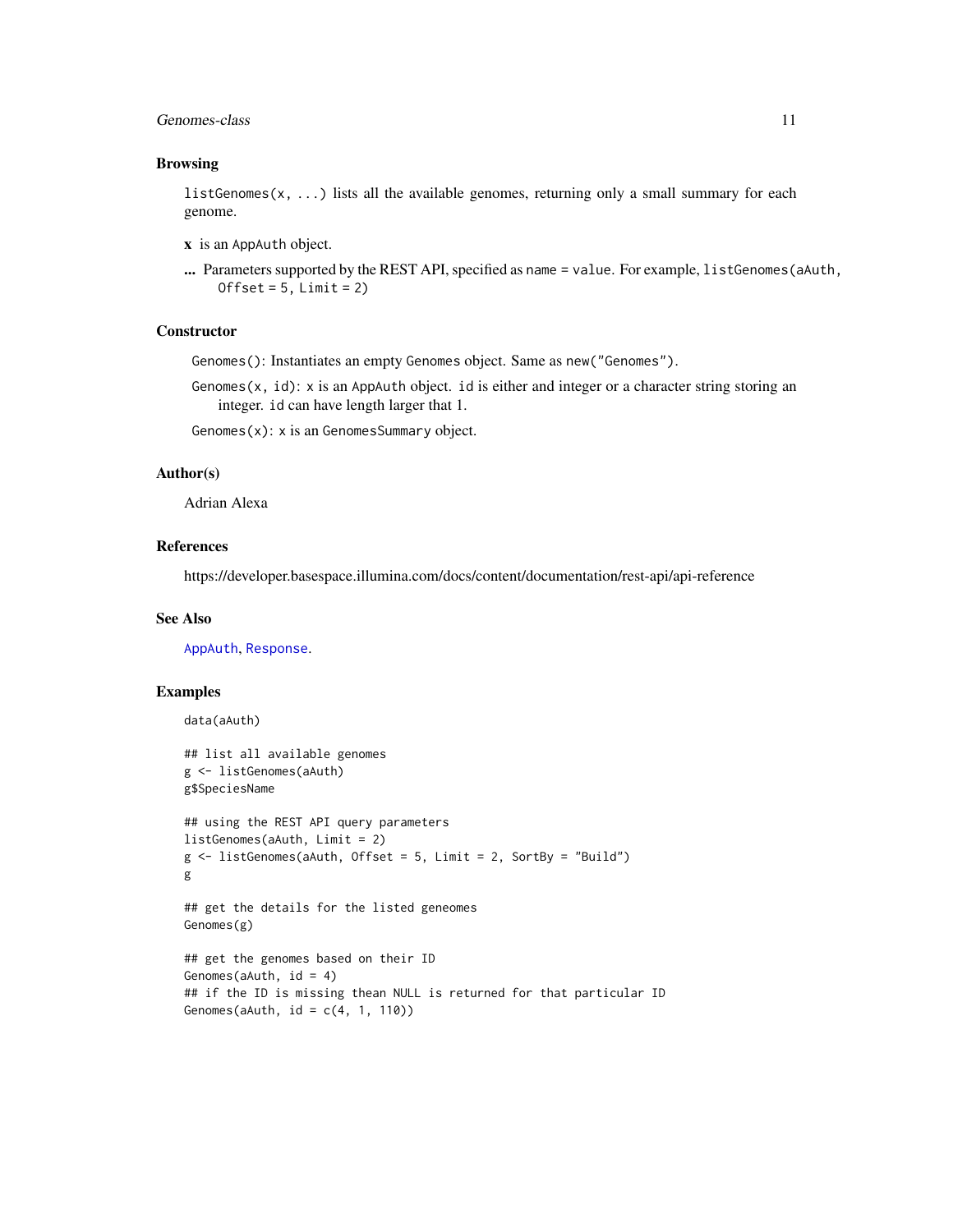<span id="page-11-0"></span>Private methods *Internal methods*

#### Description

This page is used as a placeholder for private methods in order to pass the R checks.

#### Details

Internal use.

# Author(s)

Adrian Alexa

<span id="page-11-1"></span>Projects-class Projects *and* ProjectsSummary *objects*

# Description

Classes and methods to handle the Projects resource.

# Details

The Projects resource provides a logical grouping of the Samples resource and the AppResults resource for a given user.

# Browsing

listProjects( $x, \ldots$ ) lists all the available projects visable to the user, returning only a small summary for each project.

- x is an AppAuth object.
- ... Parameters supported by the REST API, specified as name = value. For example, listProjects $(x,$  $Limit = 2)$

#### **Constructor**

Projects(): Instantiates an empty Projects object. Same as new("Projects").

Projects $(x, id)$ : x is an AppAuth object. id is either and integer or a character string storing an integer. id can have length larger that 1.

Projetcs(x): x is an ProjectsSummary object.

# Author(s)

Adrian Alexa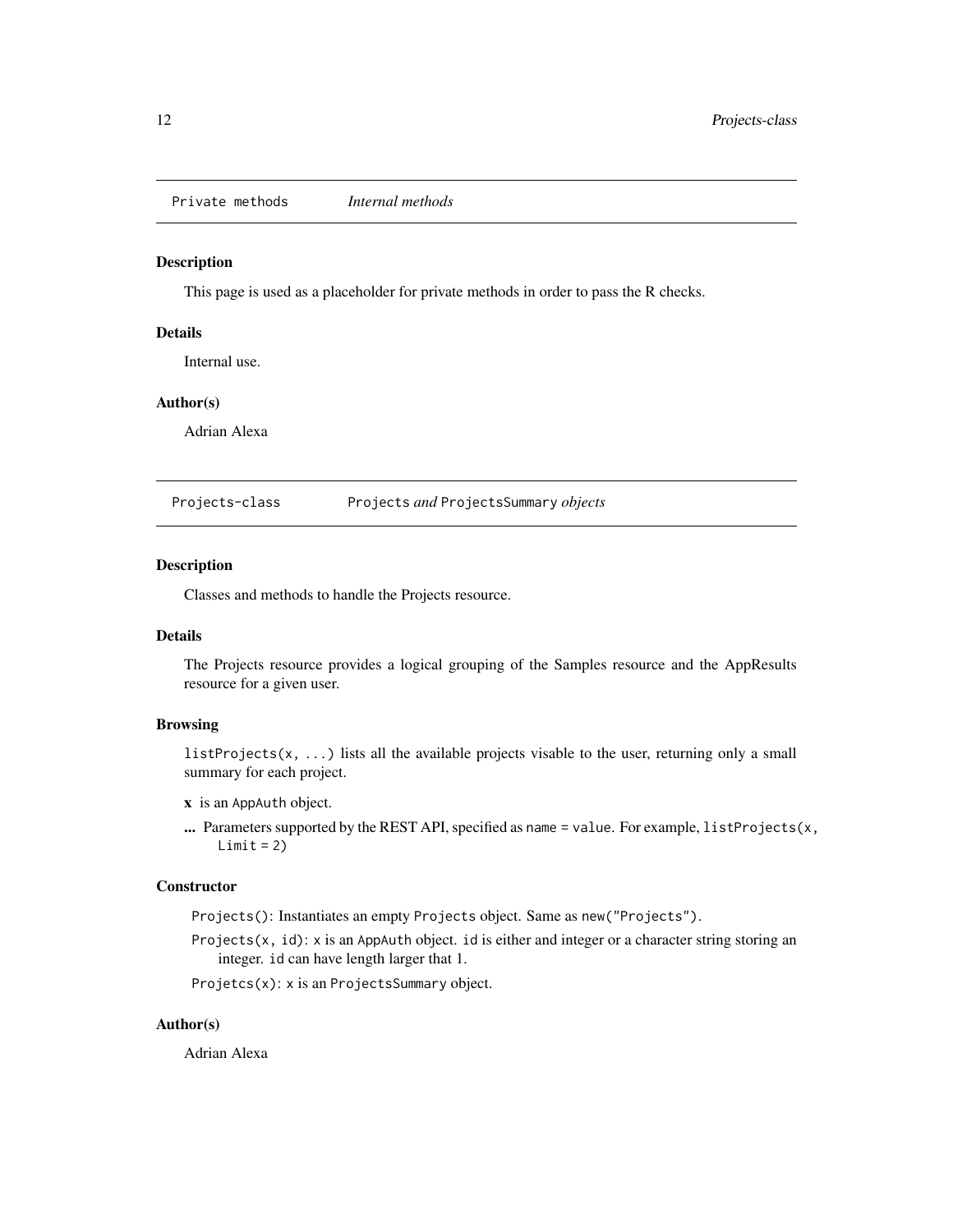## <span id="page-12-0"></span>Response-class 13

# References

https://developer.basespace.illumina.com/docs/content/documentation/rest-api/api-reference

#### See Also

[AppAuth](#page-3-1), [Response](#page-12-1), [Users](#page-18-1) and [Runs](#page-15-1).

#### Examples

```
data(aAuth)
p <- listProjects(aAuth)
p
Projects(aAuth, id = c(2, 12, 1012))
Projects(p)
## Make a new project ...
createProject(aAuth, name = "My Project X")
## We need 'write global' access to be able to create a new project
## Not run:
initializeAuth(aAuth, scope = "write global")
requestAccessToken(aAuth)
createProject(aAuth, name = "My Project X")
## End(Not run)
```
<span id="page-12-1"></span>Response-class Item*,* Collection *and* Response *objects*

#### Description

These virtual classes provide the building blocks for the containers return by quering various BaseSpace resource. They are modeled after the Response container defined by the REST API.

Conceptually there are two response types exposed by BaseSpace, an individual response and a collection response. The former, modeled by the Item S4 class, is used when querying an individual item/instance within a resource. The later is used for listing the items/instances available for a given resource and is modeled by the Collection S4 class.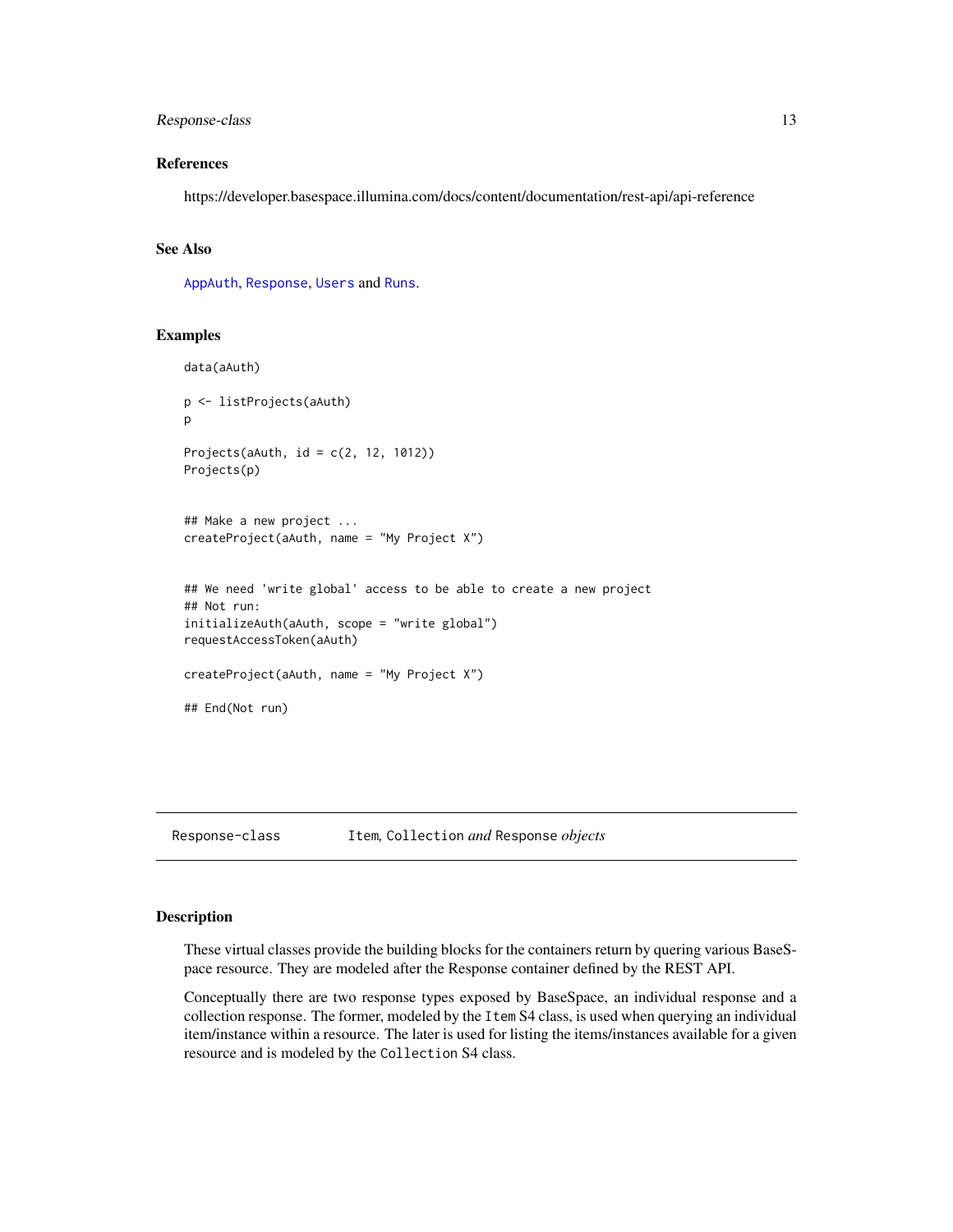#### Item Accessors

The Item class models a simple unordered set of key/value pairs. There is a core set of keys, for which access methods are defined and which are inherited by any child class.

In the following x is an Item object.

- $\ast$ : The  $\ast$  operator can be used to access the Item elements. When x is an Item object this is equivalet to @. But one can think at it as user level operator. Unlike @ the replace method is not implemented for \$.
- $Id(x)$ : Id of the resource. Character string, though it will always be an integer.
- Name $(x)$ : Name of the selected resource.
- $Herf(x)$ : Location of the resource in the API. The first component of the URI is the version of the REST API.
- DateCreated $(x)$ : When this resource was created. Character string. It can be converted to a Date instace by as.Date(DateCreated(x)).
- UserOwnedBy $(x)$ : Information about the User who owns this resource. At this moment this is a list object, but it might be replace with an object at a future point.
- Status(x): The status of the resource. Can be of any type and it will be defined by the classes extended Item.
- HrefBaseSpaceUI(x): The location of this project in BaseSpace. Character string giving the complete URL within the BaseSpace dashboard.

#### Collection Accessors

The Collection class models an ordered set of Item objects and a set of predefined attributes. The interface provided by the Item class is implemented by this class. However, since we deal with an ordered set of objects, the methods and the access methods, return a vector of the same length as the size of the collection.

In the following x is a Collection object.

All accesor implemented by the item class are implemented by Collection class. However here the return value is a vector. If x has 2 elements, then  $Id(x)$  will be a vector with 2 elements. The same stands for the general accessor \$.

length(x): Returns the number of elements in Collection x.

Items(x): List of Item objects.

 $TotalCount(x)$ : The total number of items in the collection as reported by the queried resource.

 $Offset(x)$ : The starting point the collection was read from.

Limit(x): The maximum number of items returned. Ranges from 0 to 1024.

SortDir(x): The way the collection is sorted, either ascending or descending.

SortBy $(x)$ : The field to use to sort the collection.

#### Subsetting

Comming soon ...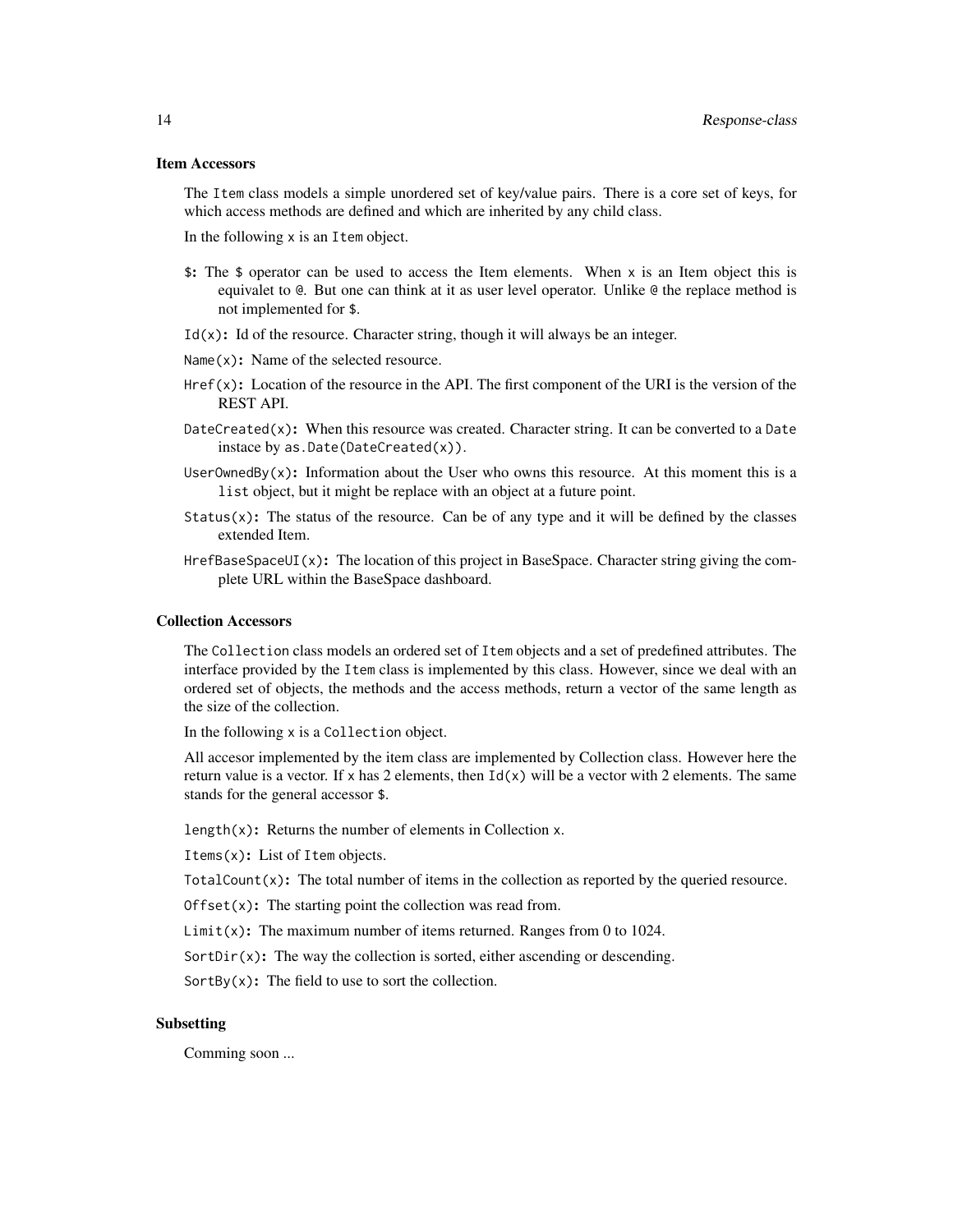# <span id="page-14-0"></span>Methods

length $(x)$ : Returns the number of elements in Collection x.

show(x): Prints the object.

as.list(x): R list representation of the object.

#### Author(s)

Adrian Alexa

# Examples

```
showClass("Item")
showClass("Collection")
showClass("Response")
```
ResponseStatus-class *Class* "ResponseStatus"

# Description

The ResponseStatus class is used internally to manage the status messages returned by the REST service.

# Objects from the Class

Objects can be created by calls of the form ResponseStatus(). ResponseStatus() creates an ResponseStatus instances...

#### Methods

success signature( $x =$  "ServiceURI"): Returns TRUE if the HTTP status is  $2xx$ .

```
show signature(object = "ServiceURI"): ...
```
#### Author(s)

Adrian Alexa

# Examples

showClass("ResponseStatus")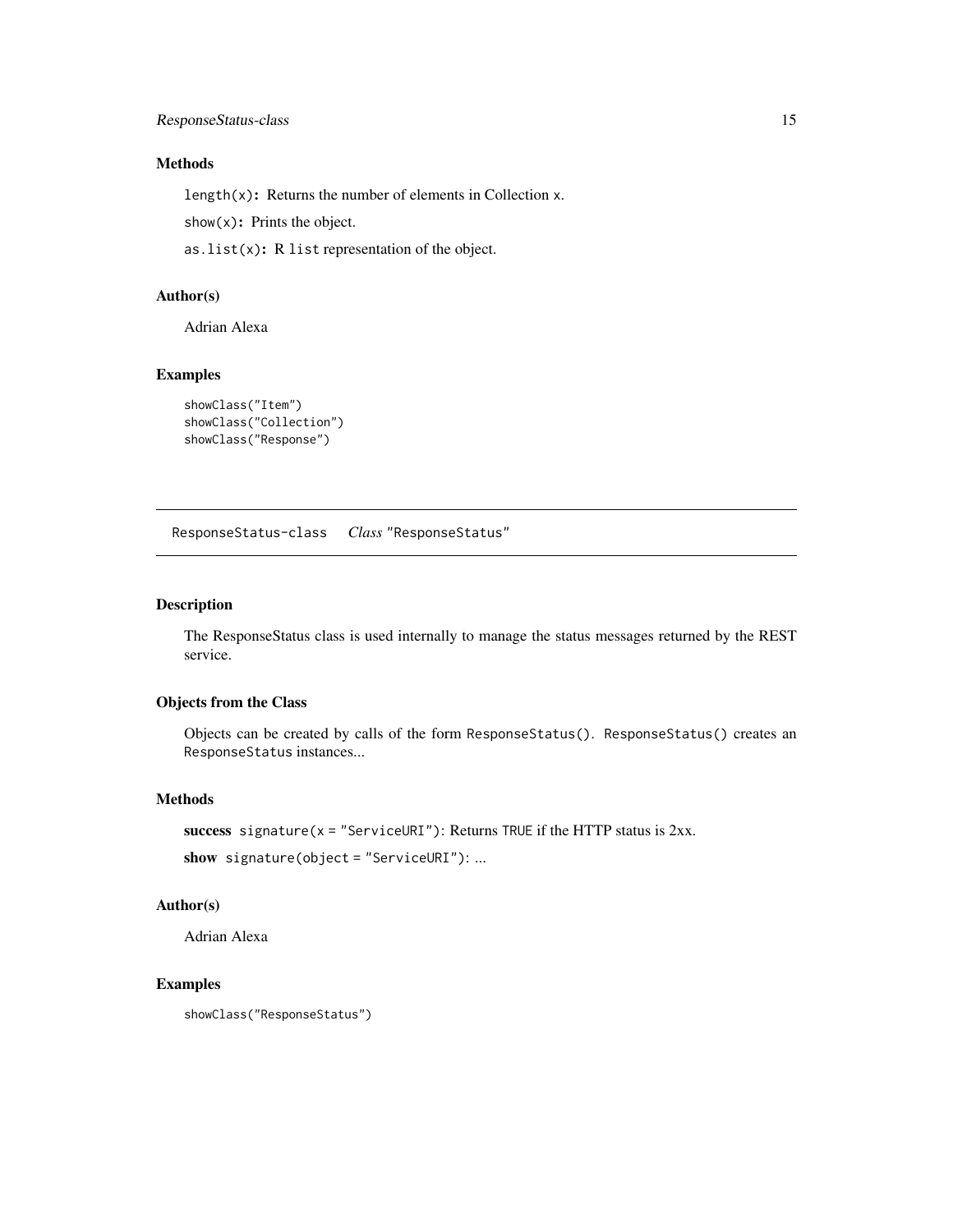<span id="page-15-1"></span><span id="page-15-0"></span>

# Description

Classes and methods to handle the Runs resource.

# Details

The Runs resource contains the raw data produced by the instruments, the base calls, together with run metrics, instrument health data, and other information used for data processing and analysis.

#### **Browsing**

listRuns(x, ...) lists all the available runs visable to the user, returning only a small summary for each run.

x is an AppAuth object.

... Parameters supported by the REST API, specified as name = value. For example, listRuns(x, Limit = 2, Statuses = "Failed")

#### **Constructor**

Runs(): Instantiates an empty Runs object. Same as new("Runs").

Runs $(x, id)$ : x is an AppAuth object. id is either and integer or a character string storing an integer. id can have length larger that 1.

Runs(x): x is an RunsSummary object.

# Author(s)

Adrian Alexa

#### References

https://developer.basespace.illumina.com/docs/content/documentation/rest-api/api-reference

#### See Also

[AppAuth](#page-3-1), [Response](#page-12-1), and [Users](#page-18-1).

#### Examples

```
data(aAuth)
r <- listRuns(aAuth)
r
listRuns(aAuth, Statuses = "Failed") # no faild runs
```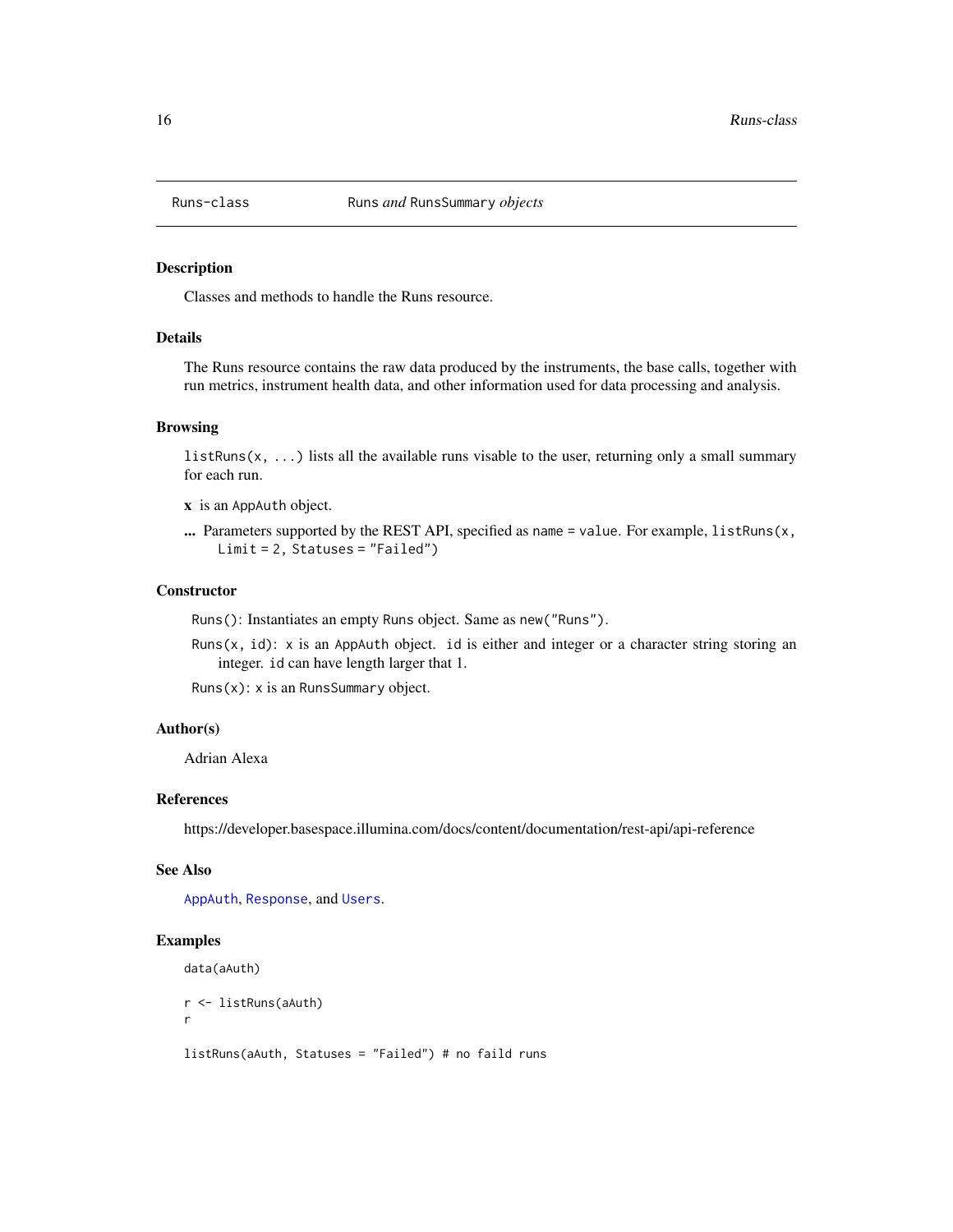# <span id="page-16-0"></span>Samples-class 17

```
listRuns(aAuth, Statuses = "Complete")
listRuns(aAuth, SortBy = "Id", SortDir="Desc")
Runs(r)[[1]]
Runs(aAuth, id = 101102)
Runs(r)
Runs(aAuth, id = c(Id(r), '11111'')) # the third element must be NULL
```
<span id="page-16-1"></span>Samples-class Samples *and* SamplesSummary *objects* 

# Description

Classes and methods to handle the Samples resource.

# Details

In general samples are the result of demultiplexing and are thought as the holding the input data for an App. One example of data within a Samples resource are the FASTQ files.

#### **Browsing**

listSamples(x, projectId, ...) lists all the available samples associated with a particular project. It returns a small summary for each existing sample.

x is an AppAuth object.

projectId the ID of the project we want to explore.

- ... Parameters supported by the REST API, specified as name = value. For example, listSamples(x,  $projectId = "1", Limit = 2)$
- listSamples(x, ...)
- x is an Projects object.
- ... Parameters supported by the REST API.

#### **Constructor**

Samples(): Instantiates an empty Samples object. Same as new("Samples").

Samples(x, id): x is an AppAuth object. id is either and integer or a character string storing an integer. id can have length larger that 1.

Samples(x): x is an SamplesSummary object.

## Author(s)

Adrian Alexa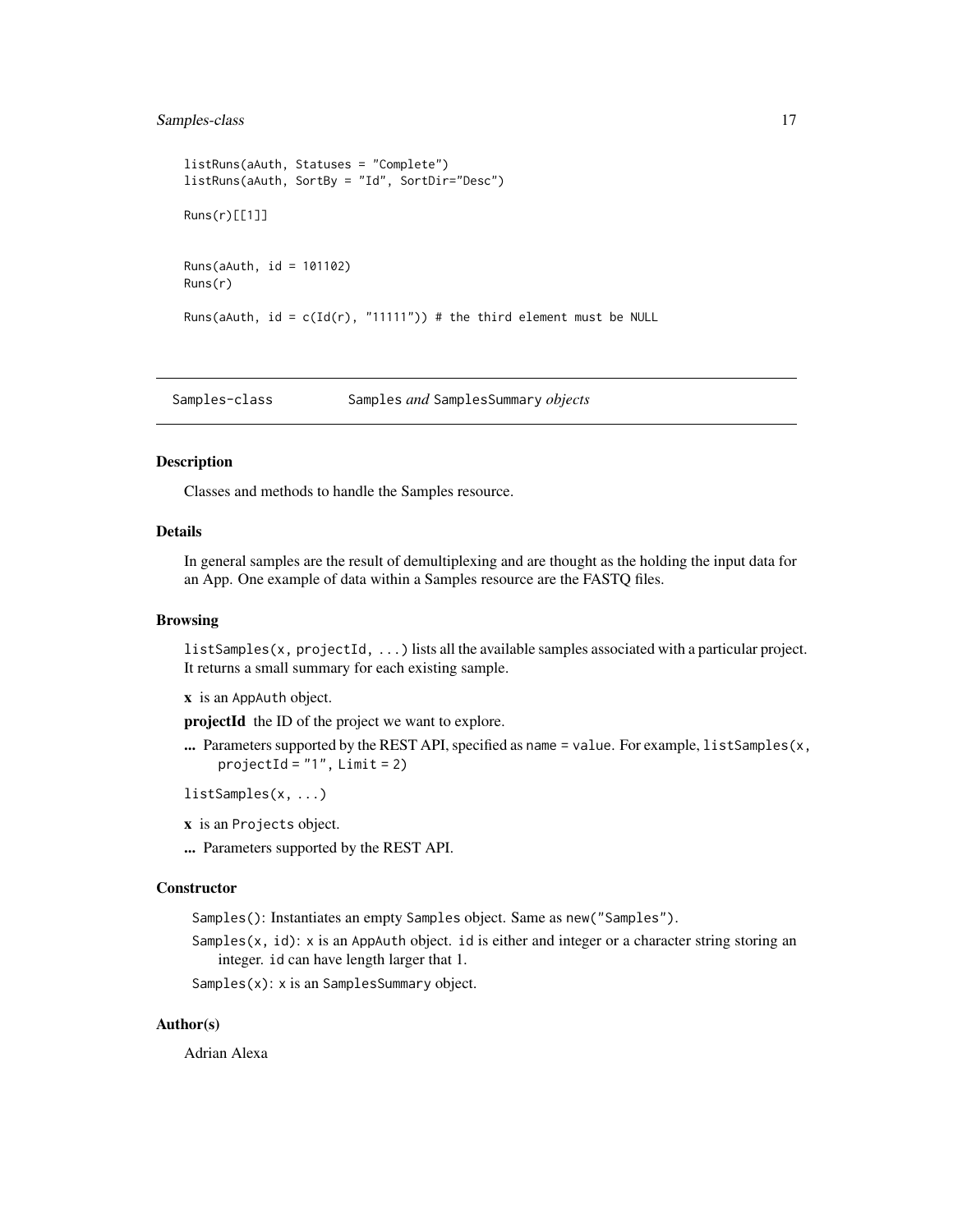#### <span id="page-17-0"></span>References

https://developer.basespace.illumina.com/docs/content/documentation/rest-api/api-reference

#### See Also

[AppAuth](#page-3-1) and [Projects](#page-11-1).

# Examples

data(aAuth)

```
## list all the available projects and select one
p <- Projects(listProjects(aAuth, Limit = 1), simplify = TRUE)
p
## list the samples available in this project
allS <- listSamples(aAuth, projectId = Id(p))
## we can call listSamples() directly using 'p'
identical(allS, listSamples(p))
oneS <- listSamples(aAuth, projectId = Id(p), Limit = 1)
oneS
Samples(oneS) # list with one Samples object
Samples(oneS, simplify = TRUE) # Samples object
```
<span id="page-17-1"></span>ServiceURI-class *Class* "ServiceURI"

#### Description

The ServiceURI class is a general container for storing the URI of a REST based Web service.

#### Objects from the Class

Objects can be created by calls of the form ServiceURI(). ServiceURI() creates an ServiceURI instances out of an URL and an API resource.

#### Slots

```
url: Object of class "character" ~~
```
version: Object of class "character" ~~

# Methods

```
show signature(object = "ServiceURI"): ...
uri signature(x ="ServiceURI"): ...
```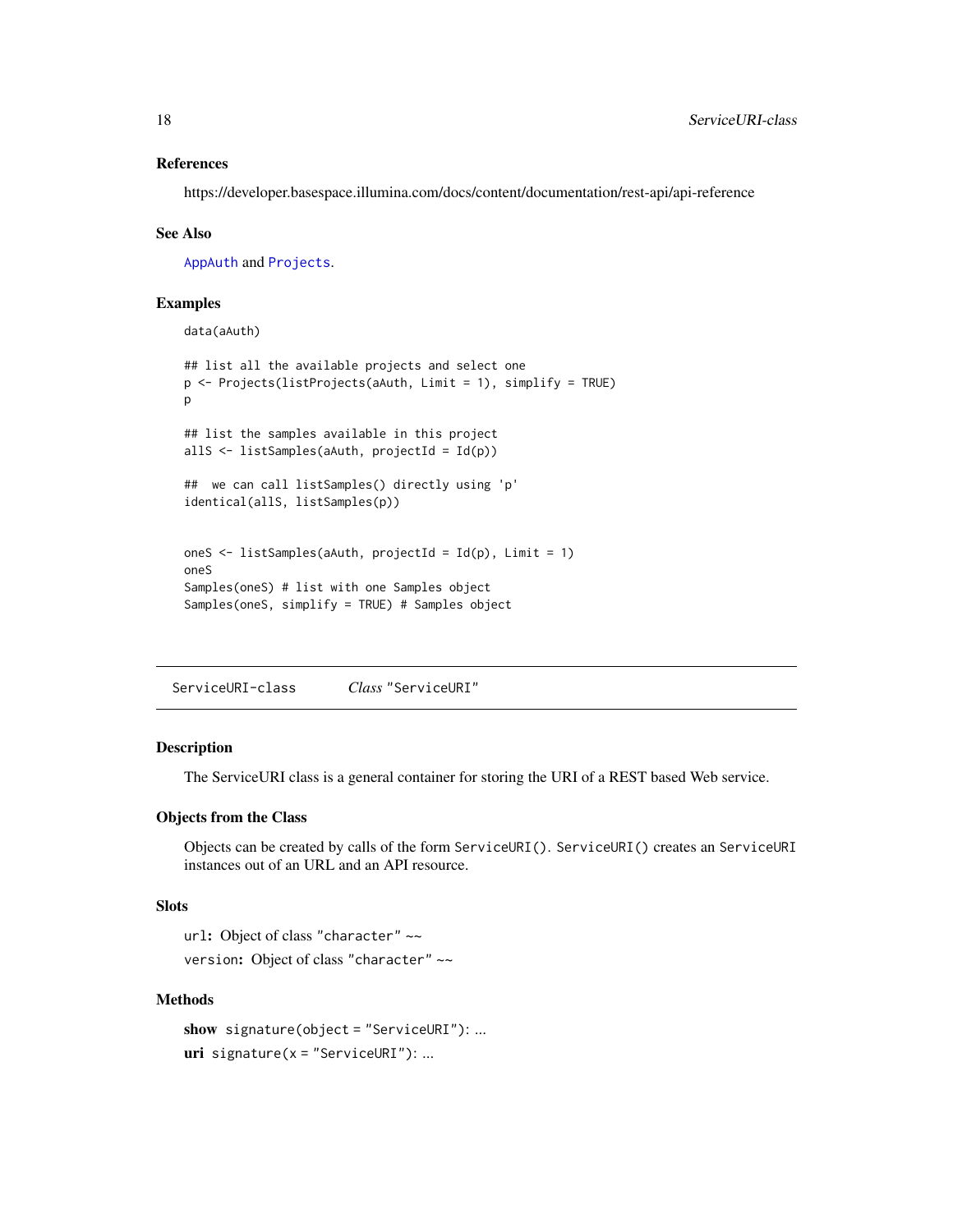#### <span id="page-18-0"></span>Users-class 19

# Author(s)

Adrian Alexa

#### Examples

showClass("ServiceURI")

<span id="page-18-1"></span>Users-class Users *objects and resources*

#### Description

Class to manage the Users resource.

# Details

The Users resource allows the client to get basic information about the user that is currently using the application.

To query this resource we use the Users() method.

#### **Constructor**

Users(): Instantiates an empty Users object. Same as new("Users").

Users(x): x is an AppAuth object. The function returns a Response object of class Users.

## Author(s)

Adrian Alexa

# References

https://developer.basespace.illumina.com/docs/content/documentation/rest-api/api-reference

# See Also

[AppAuth](#page-3-1), [Response](#page-12-1).

# Examples

data(aAuth)

## Empty instance Users()

## Quering the Users resource using the AppAuth handler u <- Users(aAuth) ## Printing the object shows the response elements u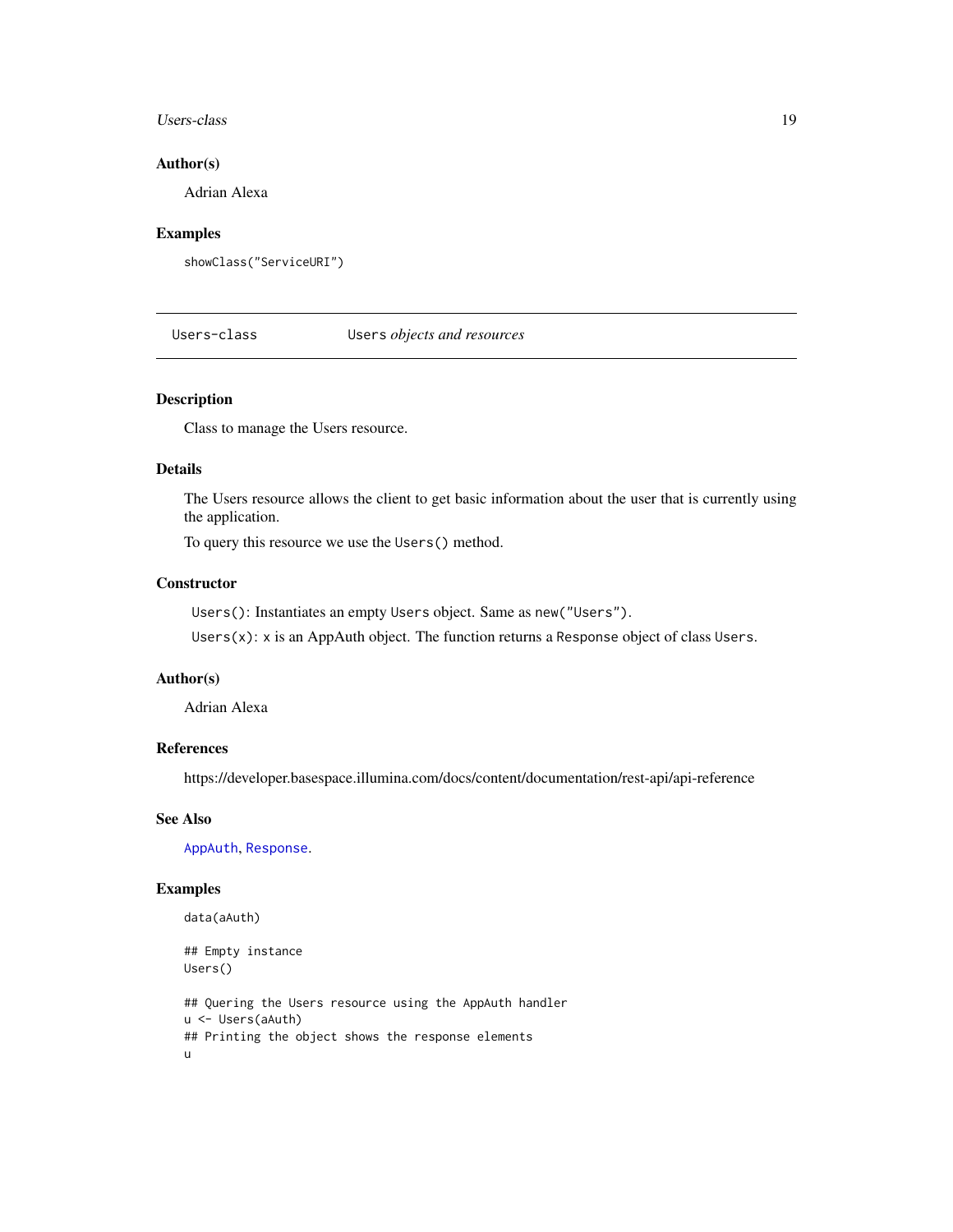```
## Accesors
Id(u)Name(u)
## Using the general '$' accesor, same interface as 'list'
u$Id
u$Email # there is no accesor method Email(), so '$' is useful here!
u$fakeElement # returns NULL (to keep the same semantic as 'list')
## Quering the resource unsing a Response object
Users(u) # u is of class Users which extends Response
## Specifying a user ID. ID can be specify either as an integer or as a string
Users(aAuth, id = 1463464) # must work if given as an integer(even of mode numeric)
Users(aAuth, id = "1463464") # must work
## This should fail since is not the current user
tryCatch(Users(aAuth, id = "660666"), error = function(e) cat("No access to this user data!\n"))
```
Variants *Methods for accessing varinant data*

#### Description

Manipulating variant data.

#### Usage

```
getVariantSet(x, ...)
getVariants(x, ...)
```
# Arguments

| $\mathsf{x}$            | An object of class AppAuth.                                     |
|-------------------------|-----------------------------------------------------------------|
| $\cdot$ $\cdot$ $\cdot$ | Adiditional arguments supported by the REST API.                |
|                         | <b>id</b> File id (for a BAM file) within BaseSpace.            |
|                         | <b>chrom</b> Character string given the chromosome name (UCSC). |

# Details

Coming soon...

### Value

These methods return a list with a representation of variant data.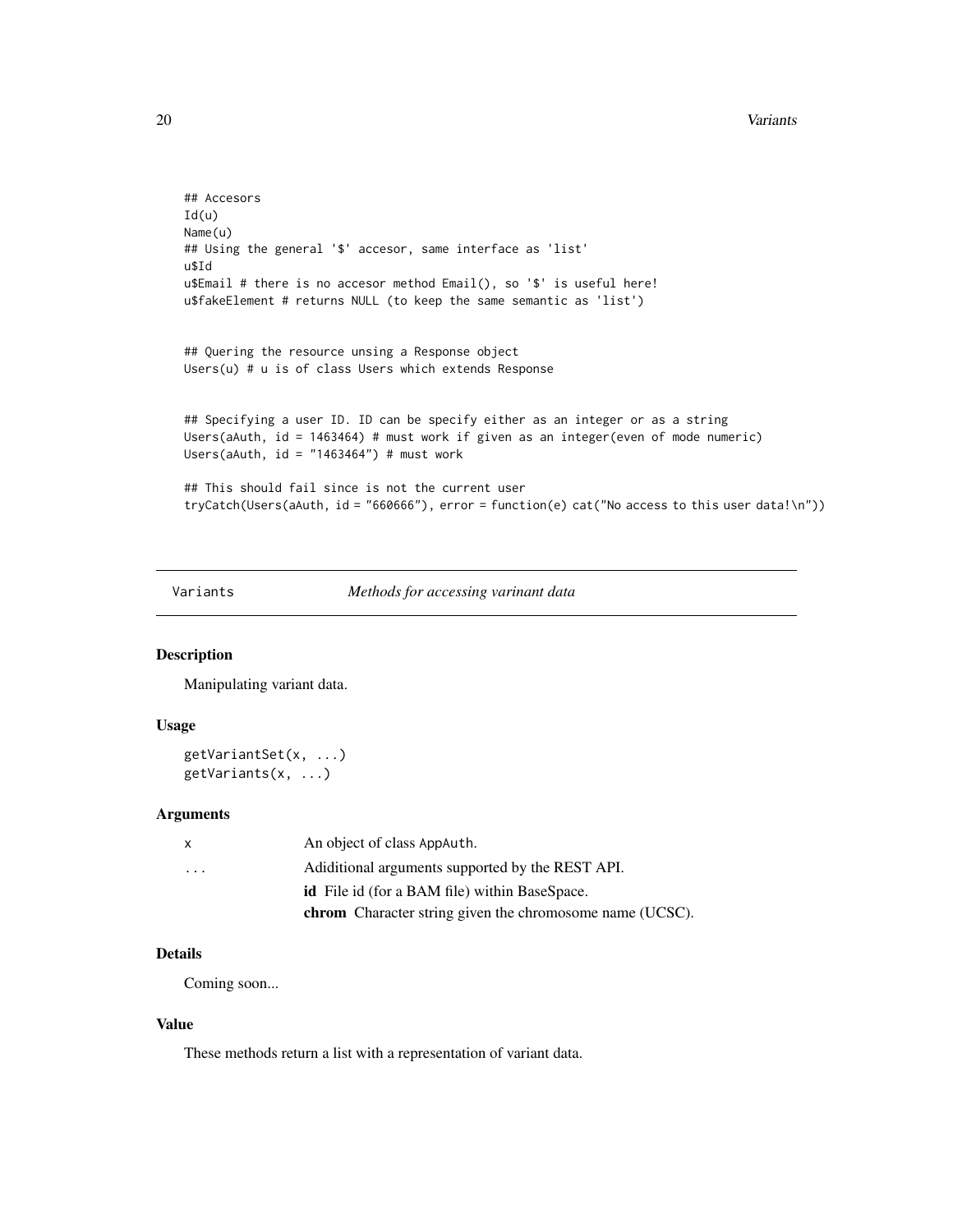#### <span id="page-20-0"></span>Variants 21

# Author(s)

Adrian Alexa

# References

https://developer.basespace.illumina.com/docs/content/documentation/rest-api/api-reference

#### See Also

[AppAuth](#page-3-1).

#### Examples

data(aAuth)

```
## get the ids of VCF files (within an AppResult? )
reseq <- listAppResults(aAuth, projectId = 21383369, Limit = 1)
AppResults(reseq)
vcfs <- listFiles(AppResults(reseq), Extensions = ".vcf")
Name(vcfs)
Id(vcfs)
vcfs
## Not run:
## variant metadata
getVariantSet(aAuth, vid)
## get the variants
getVariants(aAuth, vid, chrom = "chr")
v <- getVariants(aAuth, vid, chrom = "chr", EndPos = 1000000L, Limit = 5)
v
## End(Not run)
```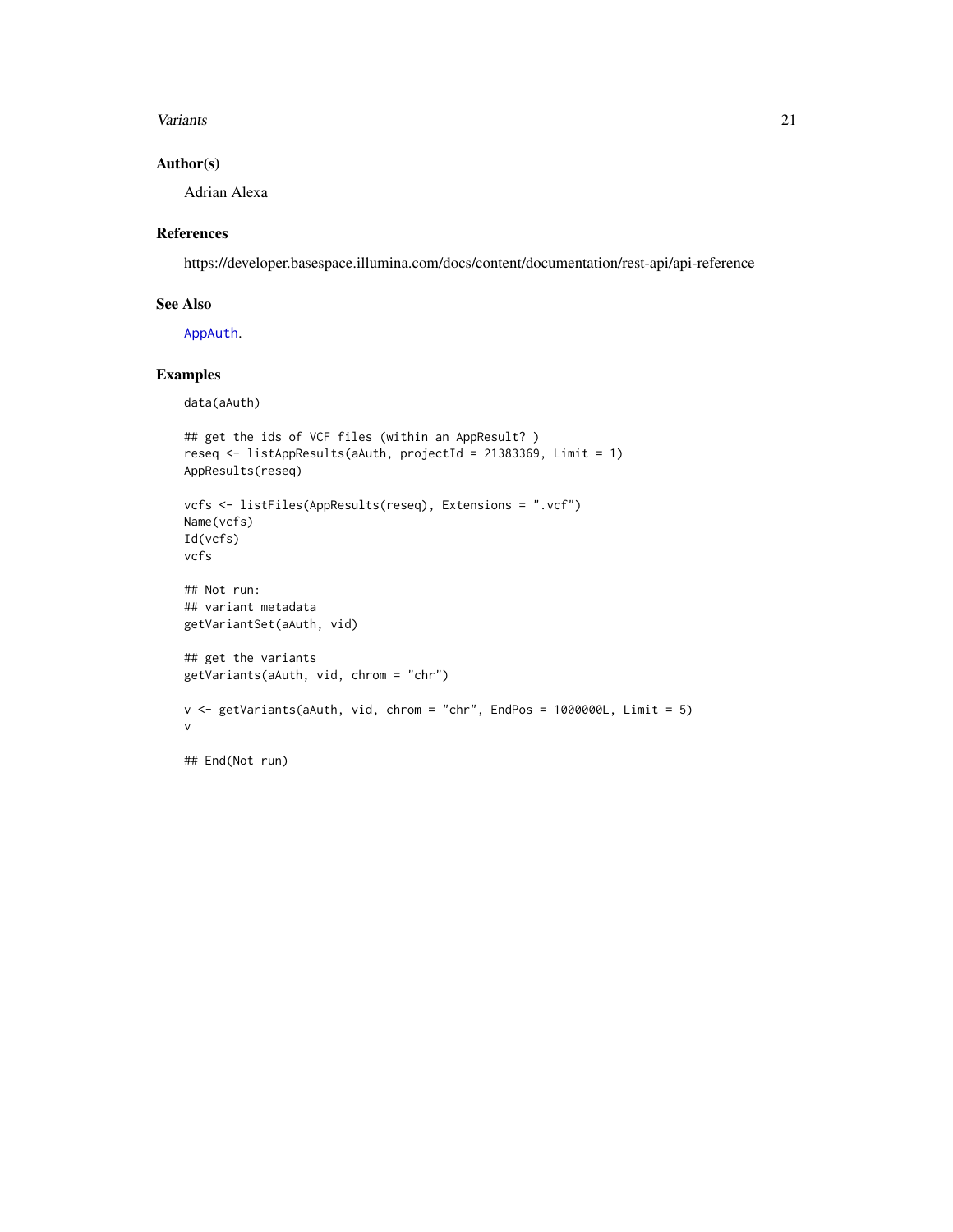# <span id="page-21-0"></span>**Index**

∗ classes AppAuth-class, [4](#page-3-0) AppResults-class, [5](#page-4-0) AppSessionAuth-class, [6](#page-5-0) AppSessions-class, [7](#page-6-0) Files-class, [8](#page-7-0) Genomes-class, [10](#page-9-0) Private methods, [12](#page-11-0) Projects-class, [12](#page-11-0) Response-class, [13](#page-12-0) ResponseStatus-class, [15](#page-14-0) Runs-class, [16](#page-15-0) Samples-class, [17](#page-16-0) ServiceURI-class, [18](#page-17-0) Users-class, [19](#page-18-0) ∗ datasets aAuth, [3](#page-2-0) ∗ methods AppAuth-class, [4](#page-3-0) AppResults-class, [5](#page-4-0) AppSessionAuth-class, [6](#page-5-0) AppSessions-class, [7](#page-6-0) Coverage, [7](#page-6-0) Files-class, [8](#page-7-0) FilesMethods, [9](#page-8-0) Genomes-class, [10](#page-9-0) Private methods, [12](#page-11-0) Projects-class, [12](#page-11-0) Response-class, [13](#page-12-0) ResponseStatus-class, [15](#page-14-0) Runs-class, [16](#page-15-0) Samples-class, [17](#page-16-0) ServiceURI-class, [18](#page-17-0) Users-class, [19](#page-18-0) ∗ misc Variants, [20](#page-19-0) ∗ package BaseSpaceR-package, [2](#page-1-0) [,Collection-method *(*Response-class*)*, [13](#page-12-0)

[,Response-method *(*Response-class*)*, [13](#page-12-0) [[,Collection,numeric-method *(*Response-class*)*, [13](#page-12-0) [[,Response,ANY-method *(*Response-class*)*, [13](#page-12-0) \$,Collection-method *(*Response-class*)*, [13](#page-12-0) \$,Item-method *(*Response-class*)*, [13](#page-12-0) \$,Response-method *(*Response-class*)*, [13](#page-12-0)

# aAuth, [3](#page-2-0) AppAuth, *[5](#page-4-0)*, *[7](#page-6-0)[–11](#page-10-0)*, *[13](#page-12-0)*, *[16](#page-15-0)*, *[18,](#page-17-0) [19](#page-18-0)*, *[21](#page-20-0)* AppAuth *(*AppAuth-class*)*, [4](#page-3-0) AppAuth-class, *[3](#page-2-0)*, [4](#page-3-0) appResultCollection *(*AppResults-class*)*, [5](#page-4-0) appResultCollection-class *(*AppResults-class*)*, [5](#page-4-0) appResultItem *(*AppResults-class*)*, [5](#page-4-0) appResultItem-class *(*AppResults-class*)*, [5](#page-4-0) AppResults, *[9,](#page-8-0) [10](#page-9-0)* AppResults *(*AppResults-class*)*, [5](#page-4-0) AppResults,AppAuth-method *(*AppResults-class*)*, [5](#page-4-0) AppResults,AppResultsSummary-method *(*AppResults-class*)*, [5](#page-4-0) AppResults,missing-method *(*AppResults-class*)*, [5](#page-4-0) AppResults-class, *[3](#page-2-0)*, [5](#page-4-0) AppResultsSummary-class *(*AppResults-class*)*, [5](#page-4-0) AppSessionAuth-class, [6](#page-5-0) appSessionItem *(*AppSessions-class*)*, [7](#page-6-0) appSessionItem-class *(*AppSessions-class*)*, [7](#page-6-0) AppSessions *(*AppSessions-class*)*, [7](#page-6-0) AppSessions,AppAuth-method *(*AppSessions-class*)*, [7](#page-6-0) AppSessions,AppResults-method *(*AppSessions-class*)*, [7](#page-6-0)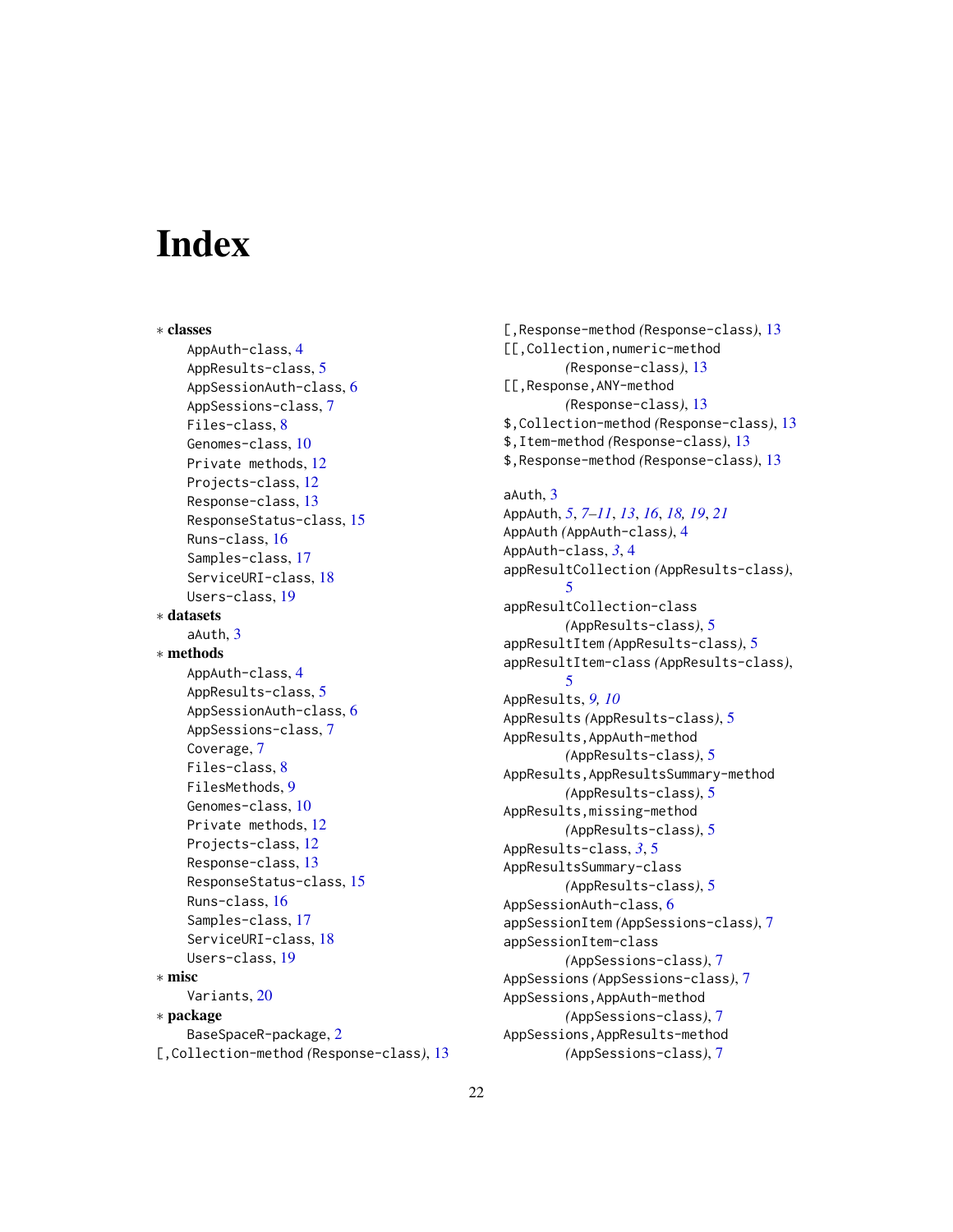#### $I<sub>N</sub>DEX$  23

AppSessions-class, [7](#page-6-0) as.character,staticHref-method *(*Private methods*)*, [12](#page-11-0) as.list,Collection-method *(*Response-class*)*, [13](#page-12-0) as.list,Item-method *(*Response-class*)*, [13](#page-12-0) as.list,Response-method *(*Response-class*)*, [13](#page-12-0) auth *(*Response-class*)*, [13](#page-12-0) auth,Href-method *(*Private methods*)*, [12](#page-11-0) auth,Response-method *(*Response-class*)*, [13](#page-12-0) authNativeClient *(*AppSessionAuth-class*)*, [6](#page-5-0) authWebClient *(*AppSessionAuth-class*)*, [6](#page-5-0)

BaseSpaceR *(*BaseSpaceR-package*)*, [2](#page-1-0) BaseSpaceR-package, [2](#page-1-0)

Collection-class *(*Response-class*)*, [13](#page-12-0) countAppResults *(*AppResults-class*)*, [5](#page-4-0) countAppResults,AppAuth-method *(*AppResults-class*)*, [5](#page-4-0) countAppResults,Projects-method *(*AppResults-class*)*, [5](#page-4-0) countAppResults,ProjectsSummary-method *(*AppResults-class*)*, [5](#page-4-0) countAppResults,Response-method *(*AppResults-class*)*, [5](#page-4-0) countAppSessions *(*AppSessions-class*)*, [7](#page-6-0) countAppSessions,AppAuth-method *(*AppSessions-class*)*, [7](#page-6-0) countAppSessions,Response-method *(*AppSessions-class*)*, [7](#page-6-0) countFiles *(*Files-class*)*, [8](#page-7-0) countFiles,AppAuth-method *(*Files-class*)*, [8](#page-7-0) countFiles,AppResults-method *(*Files-class*)*, [8](#page-7-0) countFiles,AppResultsSummary-method *(*Files-class*)*, [8](#page-7-0) countFiles,Response-method *(*Files-class*)*, [8](#page-7-0) countFiles,Runs-method *(*Files-class*)*, [8](#page-7-0) countFiles,RunsSummary-method *(*Files-class*)*, [8](#page-7-0) countFiles,Samples-method *(*Files-class*)*, [8](#page-7-0)

countFiles,SamplesSummary-method *(*Files-class*)*, [8](#page-7-0) countGenomes *(*Genomes-class*)*, [10](#page-9-0) countProjects *(*Projects-class*)*, [12](#page-11-0) countProjects,AppAuth-method *(*Projects-class*)*, [12](#page-11-0) countProjects,Response-method *(*Projects-class*)*, [12](#page-11-0) countRuns *(*Runs-class*)*, [16](#page-15-0) countRuns,AppAuth-method *(*Runs-class*)*, [16](#page-15-0) countRuns,Response-method *(*Runs-class*)*, [16](#page-15-0) countSamples *(*Samples-class*)*, [17](#page-16-0) countSamples,AppAuth-method *(*Samples-class*)*, [17](#page-16-0) countSamples,Projects-method *(*Samples-class*)*, [17](#page-16-0) countSamples,ProjectsSummary-method *(*Samples-class*)*, [17](#page-16-0) countSamples,Response-method *(*Samples-class*)*, [17](#page-16-0) Coverage, [7](#page-6-0) createAppResults *(*AppResults-class*)*, [5](#page-4-0) createAppResults,AppAuth-method *(*AppResults-class*)*, [5](#page-4-0) createAppResults,Projects-method *(*AppResults-class*)*, [5](#page-4-0) createProject *(*Projects-class*)*, [12](#page-11-0) createProject,AppAuth-method *(*Projects-class*)*, [12](#page-11-0)

DateCreated *(*Response-class*)*, [13](#page-12-0) DateCreated,Collection-method *(*Response-class*)*, [13](#page-12-0) DateCreated,Item-method *(*Response-class*)*, [13](#page-12-0) DateCreated,Response-method *(*Response-class*)*, [13](#page-12-0) DisplayedCount *(*Response-class*)*, [13](#page-12-0) DisplayedCount,Collection-method *(*Response-class*)*, [13](#page-12-0) DisplayedCount,Item-method *(*Response-class*)*, [13](#page-12-0) DisplayedCount,Response-method *(*Response-class*)*, [13](#page-12-0)

fileCollection *(*Files-class*)*, [8](#page-7-0) fileCollection-class *(*Files-class*)*, [8](#page-7-0)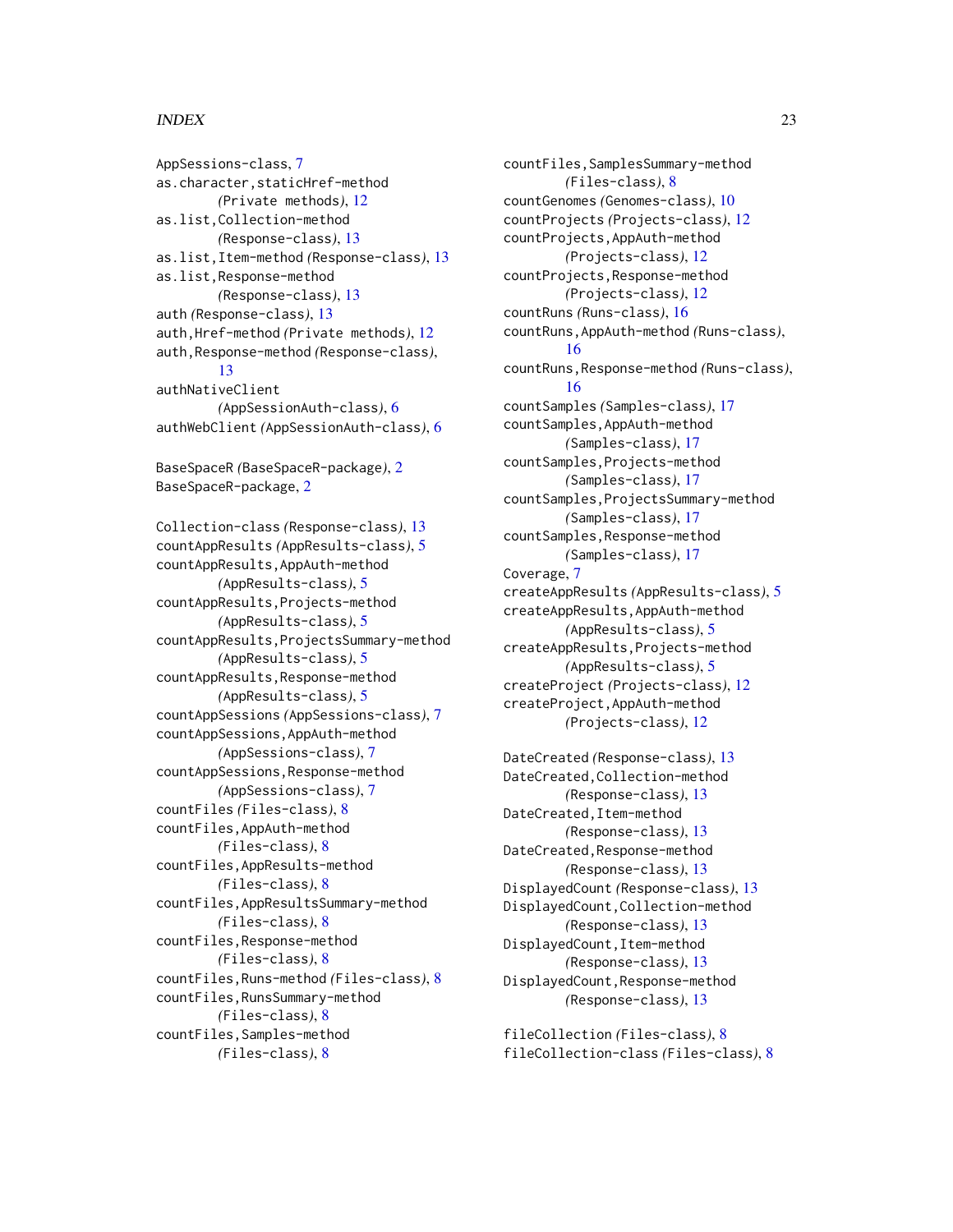# 24 INDEX

```
fileItem (Files-class), 8
fileItem-class (Files-class), 8
Files, 10
Files (Files-class), 8
Files,AppAuth-method (Files-class), 8
Files,FilesSummary-method
        (Files-class), 8
Files,missing-method (Files-class), 8
Files-class, 3, 8
FilesMethods, 9
FilesSummary-class (Files-class), 8
genomeCollection (Genomes-class), 10
genomeCollection-class (Genomes-class),
        10
genomeItem (Genomes-class), 10
genomeItem-class (Genomes-class), 10
Genomes (Genomes-class), 10
Genomes,AppAuth-method (Genomes-class),
        10
Genomes,GenomesSummary-method
        (Genomes-class), 10
Genomes,missing-method (Genomes-class),
        10
Genomes-class, 3, 10
GenomesSummary-class (Genomes-class), 10
getBAMs (FilesMethods), 9
getBAMs,AppResults-method
        (FilesMethods), 9
getCoverage (Coverage), 7
getCoverage,AppAuth-method (Coverage), 7
getCoverageStats (Coverage), 7
getCoverageStats,AppAuth-method
        (Coverage), 7
getFiles (Files-class), 8
getFiles,AppAuth-method (Files-class), 8
getIndexedBam (FilesMethods), 9
getVariants (Variants), 20
getVariants,AppAuth-method (Variants),
        20
getVariantSet (Variants), 20
getVariantSet,AppAuth-method
        (Variants), 20
hasAccess (AppAuth-class), 4
hasAccess,AppAuth-method
```

```
(AppAuth-class), 4
Href (Response-class), 13
```
Href,Collection-method *(*Response-class*)*, [13](#page-12-0) Href,Item-method *(*Response-class*)*, [13](#page-12-0) Href,Response-method *(*Response-class*)*, [13](#page-12-0) HrefBaseSpaceUI *(*Response-class*)*, [13](#page-12-0) HrefBaseSpaceUI,Collection-method *(*Response-class*)*, [13](#page-12-0) HrefBaseSpaceUI,Item-method *(*Response-class*)*, [13](#page-12-0) HrefBaseSpaceUI,Response-method *(*Response-class*)*, [13](#page-12-0) Id *(*Response-class*)*, [13](#page-12-0)

Id,Collection-method *(*Response-class*)*, [13](#page-12-0) Id,Item-method *(*Response-class*)*, [13](#page-12-0) Id,Response-method *(*Response-class*)*, [13](#page-12-0) initializeAuth *(*AppAuth-class*)*, [4](#page-3-0) initializeAuth,AppAuth-method *(*AppAuth-class*)*, [4](#page-3-0) Item-class *(*Response-class*)*, [13](#page-12-0) Items *(*Response-class*)*, [13](#page-12-0) Items,Collection-method *(*Response-class*)*, [13](#page-12-0) Items,Item-method *(*Response-class*)*, [13](#page-12-0) Items,Response-method *(*Response-class*)*, [13](#page-12-0)

length,Collection-method *(*Response-class*)*, [13](#page-12-0) length,Item-method *(*Response-class*)*, [13](#page-12-0) length,Response-method *(*Response-class*)*, [13](#page-12-0) Limit *(*Response-class*)*, [13](#page-12-0) Limit,Collection-method *(*Response-class*)*, [13](#page-12-0) Limit,Item-method *(*Response-class*)*, [13](#page-12-0) Limit,Response-method *(*Response-class*)*, [13](#page-12-0) listAppResults *(*AppResults-class*)*, [5](#page-4-0) listAppResults,AppAuth-method *(*AppResults-class*)*, [5](#page-4-0) listAppResults,Projects-method *(*AppResults-class*)*, [5](#page-4-0) listAppSessions *(*AppSessions-class*)*, [7](#page-6-0) listAppSessions,AppAuth-method *(*AppSessions-class*)*, [7](#page-6-0) listFiles *(*Files-class*)*, [8](#page-7-0)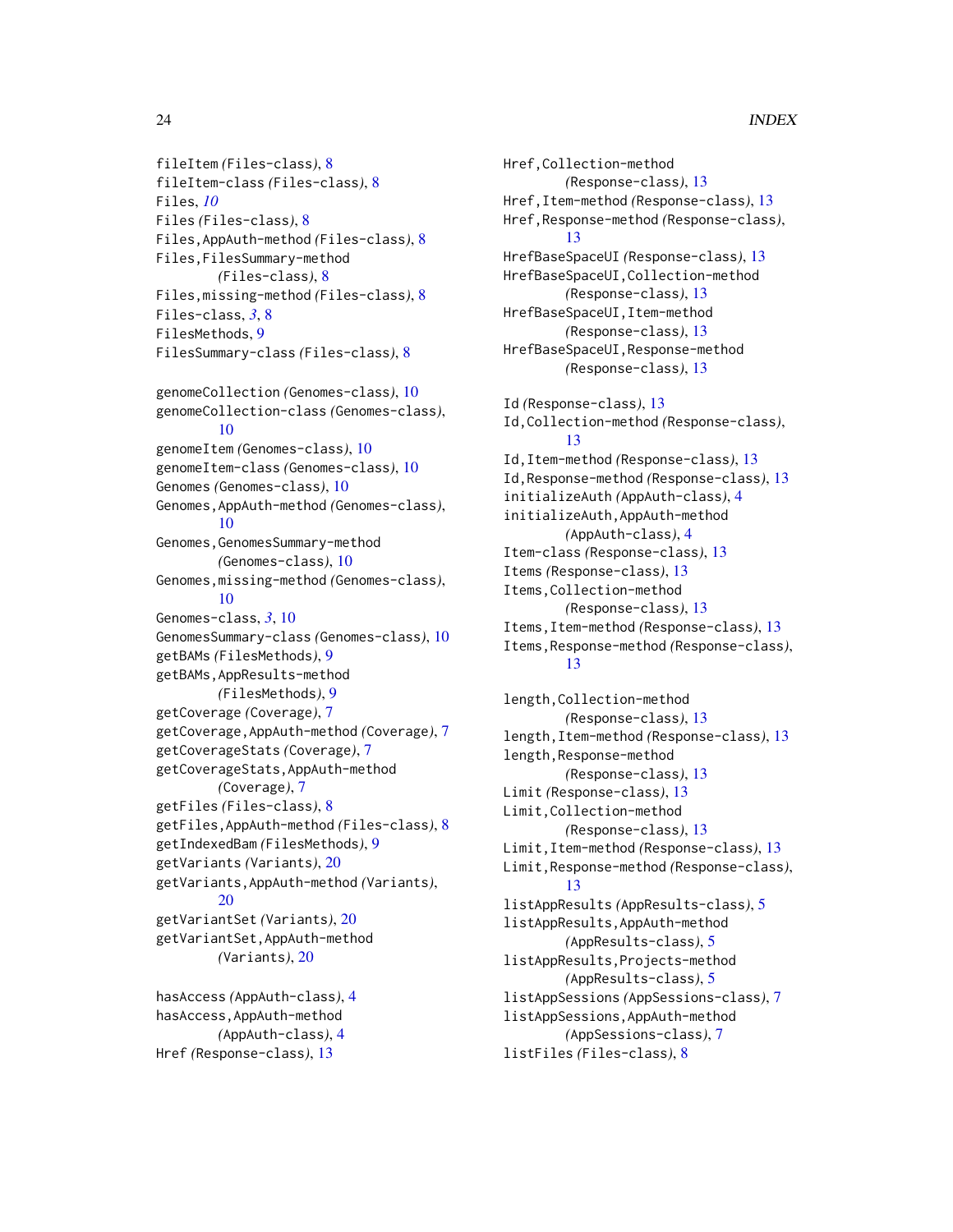#### INDEX 25

listFiles,AppAuth-method *(*Files-class*)*, [8](#page-7-0) listFiles,AppResults-method *(*Files-class*)*, [8](#page-7-0) listFiles,AppResultsSummary-method *(*Files-class*)*, [8](#page-7-0) listFiles,Runs-method *(*Files-class*)*, [8](#page-7-0) listFiles,RunsSummary-method *(*Files-class*)*, [8](#page-7-0) listFiles,Samples-method *(*Files-class*)*, [8](#page-7-0) listFiles,SamplesSummary-method *(*Files-class*)*, [8](#page-7-0) listGenomes *(*Genomes-class*)*, [10](#page-9-0) listGenomes,AppAuth-method *(*Genomes-class*)*, [10](#page-9-0) listGenomes,Response-method *(*Genomes-class*)*, [10](#page-9-0) listProjects *(*Projects-class*)*, [12](#page-11-0) listProjects,AppAuth-method *(*Projects-class*)*, [12](#page-11-0) listProjects,Response-method *(*Projects-class*)*, [12](#page-11-0) listRuns *(*Runs-class*)*, [16](#page-15-0) listRuns,AppAuth-method *(*Runs-class*)*, [16](#page-15-0) listRuns,Response-method *(*Runs-class*)*, [16](#page-15-0) listSamples *(*Samples-class*)*, [17](#page-16-0) listSamples,AppAuth-method *(*Samples-class*)*, [17](#page-16-0) listSamples,Projects-method *(*Samples-class*)*, [17](#page-16-0)

Name *(*Response-class*)*, [13](#page-12-0) Name,Collection-method *(*Response-class*)*, [13](#page-12-0) Name,Item-method *(*Response-class*)*, [13](#page-12-0) Name,Response-method *(*Response-class*)*, [13](#page-12-0)

Offset *(*Response-class*)*, [13](#page-12-0) Offset,Collection-method *(*Response-class*)*, [13](#page-12-0) Offset,Item-method *(*Response-class*)*, [13](#page-12-0) Offset,Response-method *(*Response-class*)*, [13](#page-12-0)

performOAuth *(*AppAuth-class*)*, [4](#page-3-0) Private methods, [12](#page-11-0)

projectCollection *(*Projects-class*)*, [12](#page-11-0) projectCollection-class *(*Projects-class*)*, [12](#page-11-0) projectItem *(*Projects-class*)*, [12](#page-11-0) projectItem-class *(*Projects-class*)*, [12](#page-11-0) Projects, *[4](#page-3-0)[–6](#page-5-0)*, *[18](#page-17-0)* Projects *(*Projects-class*)*, [12](#page-11-0) Projects,AppAuth-method *(*Projects-class*)*, [12](#page-11-0) Projects,missing-method *(*Projects-class*)*, [12](#page-11-0) Projects,ProjectsSummary-method *(*Projects-class*)*, [12](#page-11-0) Projects-class, *[3](#page-2-0)*, [12](#page-11-0) ProjectsSummary-class *(*Projects-class*)*, [12](#page-11-0) putFiles *(*Files-class*)*, [8](#page-7-0) putFiles,AppAuth-method *(*Files-class*)*, [8](#page-7-0) requestAccessToken *(*AppAuth-class*)*, [4](#page-3-0) requestAccessToken,AppAuth-method *(*AppAuth-class*)*, [4](#page-3-0) Response, *[7](#page-6-0)*, *[11](#page-10-0)*, *[13](#page-12-0)*, *[16](#page-15-0)*, *[19](#page-18-0)* Response-class, *[3](#page-2-0)*, [13](#page-12-0) ResponseStatus *(*ResponseStatus-class*)*, [15](#page-14-0) ResponseStatus-class, [15](#page-14-0) runCollection *(*Runs-class*)*, [16](#page-15-0) runCollection-class *(*Runs-class*)*, [16](#page-15-0) runItem *(*Runs-class*)*, [16](#page-15-0) runItem-class *(*Runs-class*)*, [16](#page-15-0)

Runs, *[4](#page-3-0)*, *[6](#page-5-0)*, *[9](#page-8-0)*, *[13](#page-12-0)* Runs *(*Runs-class*)*, [16](#page-15-0) Runs,AppAuth-method *(*Runs-class*)*, [16](#page-15-0) Runs,missing-method *(*Runs-class*)*, [16](#page-15-0) Runs,RunsSummary-method *(*Runs-class*)*, [16](#page-15-0) Runs-class, *[3](#page-2-0)*, [16](#page-15-0) RunsSummary-class *(*Runs-class*)*, [16](#page-15-0)

sampleCollection *(*Samples-class*)*, [17](#page-16-0) sampleCollection-class *(*Samples-class*)*, [17](#page-16-0) sampleItem *(*Samples-class*)*, [17](#page-16-0) sampleItem-class *(*Samples-class*)*, [17](#page-16-0) Samples, *[4](#page-3-0)*, *[6](#page-5-0)*, *[9](#page-8-0)* Samples *(*Samples-class*)*, [17](#page-16-0) Samples,AppAuth-method *(*Samples-class*)*, [17](#page-16-0)